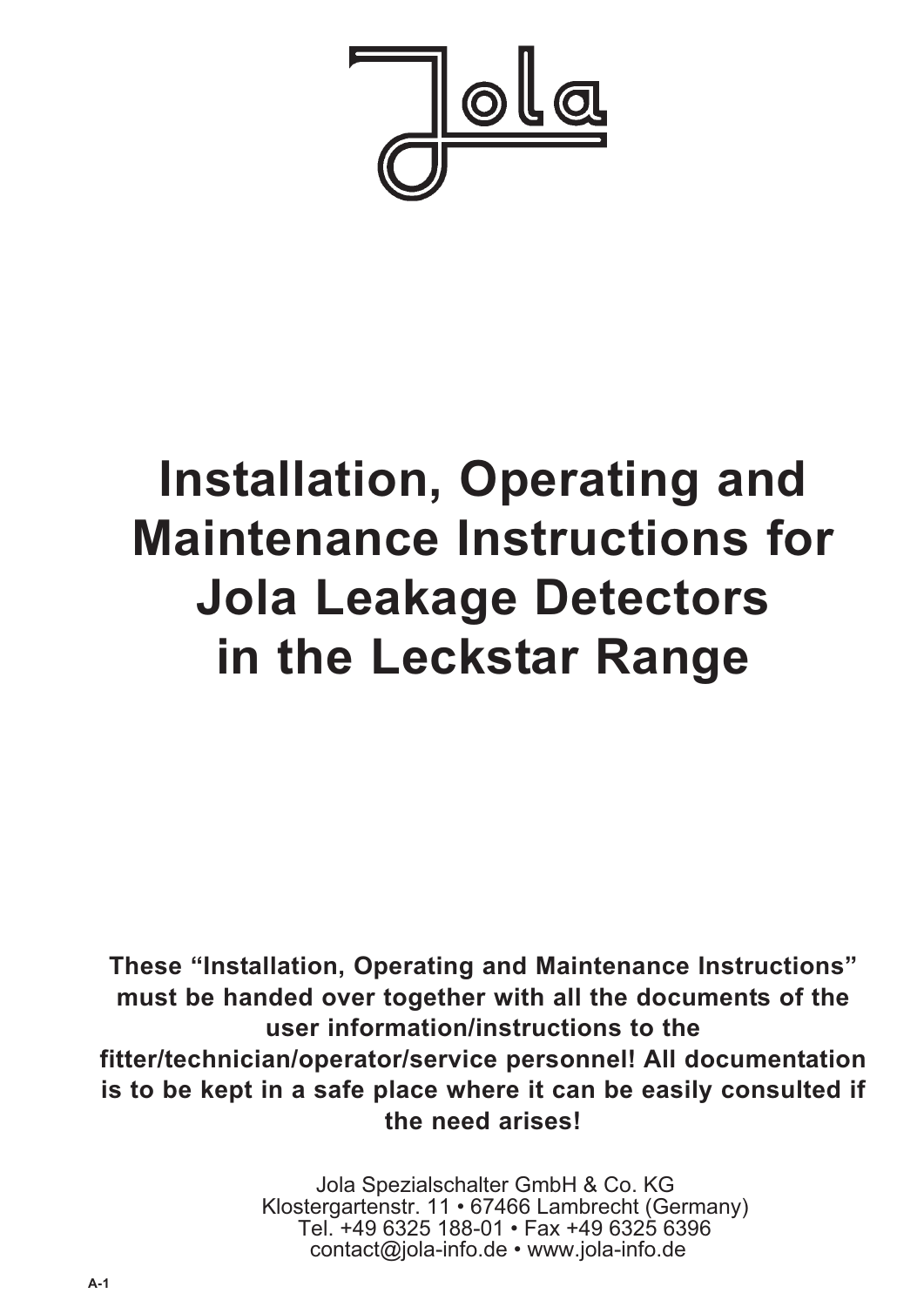# **Installation, Operating and Maintenance Instructions for Jola Leakage Detectors in the Leckstar Range**

| <b>Contents</b>                                                                                       | Page      |
|-------------------------------------------------------------------------------------------------------|-----------|
| 1. Installation, Operating and Maintenance Instructions for<br>Jola Plate Electrodes PE and WDX       | $1 - 2$   |
| 2. Installation, Operating and Maintenance Instructions for<br>Jola Suspension Electrodes EHW and LWZ | $3 - 4$   |
| 3. Installation, Operating and Maintenance Instructions for<br>Jola Rod Electrodes SE 2 and S 2       | $5 - 6$   |
| 4. Installation, Operating and Maintenance Instructions for<br>Jola Cable Electrodes KE               | $7 - 9$   |
| 5. Installation, Operating and Maintenance Instructions for<br><b>Jola Tape Electrodes BAE</b>        | $10 - 12$ |
| 6. Installation, Operating and Maintenance Instructions for<br>Jola Electrode Relays Leckstar         | $13 - 21$ |
| 7. Installation of the Jola leakage detectors in potentially explosive<br>atmospheres                 | 22        |

**When using leakage detector systems for liquids that are hazardous to water and that have been generally approved by the construction supervisory authorities, the provisions of the general approval certificate issued by the construction supervisory authorities must always be observed.**

**The units described in this documentation may only be installed, connected and started up by suitably qualified specialist personnel.**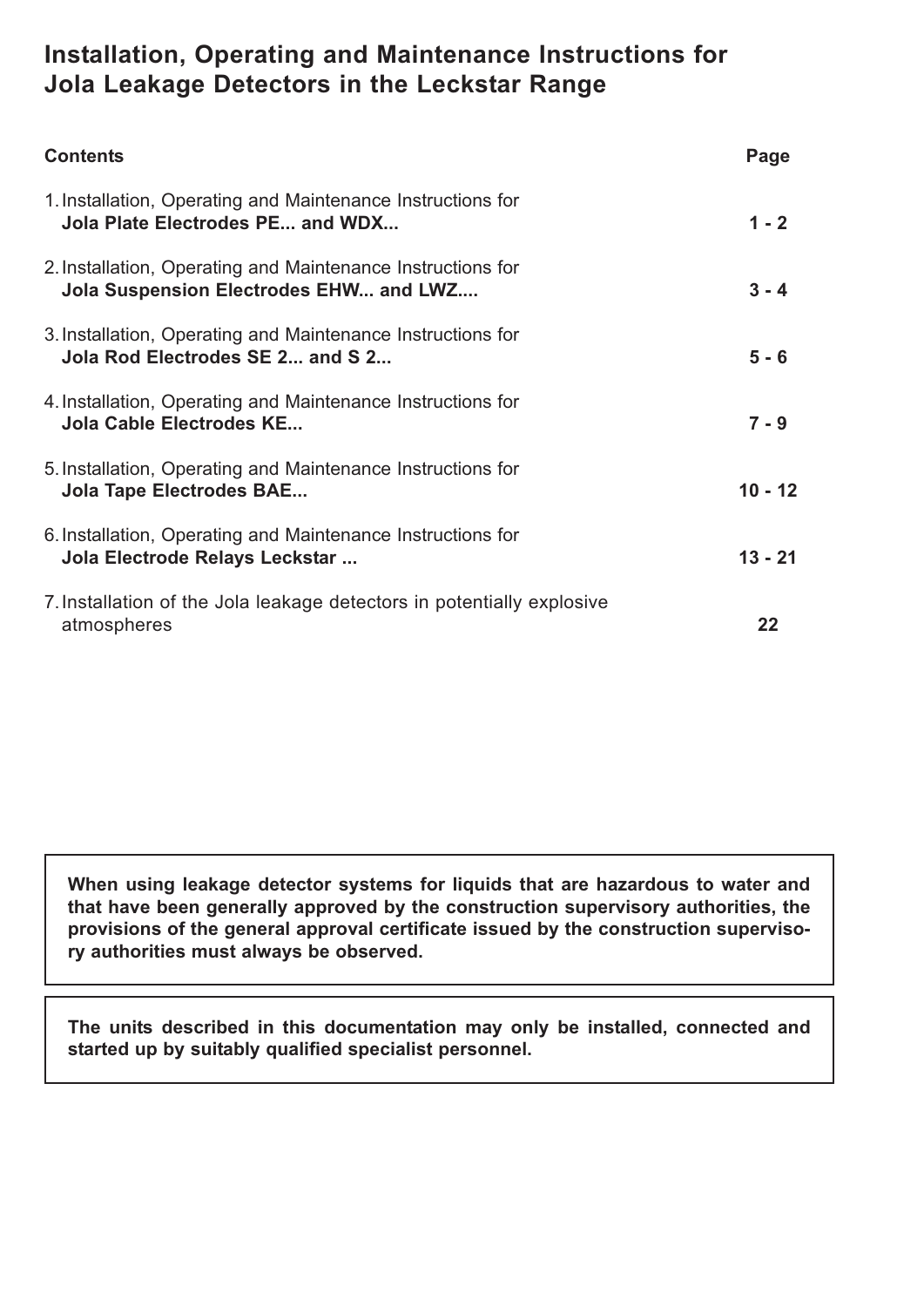#### **1. Installation, Operating and Maintenance Instructions for Jola Plate Electrodes PE... and WDX...**

**When using leakage detector systems for liquids that are hazardous to water and that have been generally approved by the construction supervisory authorities, the provisions of the general approval certificate issued by the construction supervisory authorities must always be observed.**

#### **1.1 Area of application:**

Plate electrodes should only be used in normally dry environments - for example in collection chambers or collection tubs.

It is important to note that plate electrodes may only be used **for detection of electrically conductive liquids** and only in a temperature range from - 20°C to + 60°C.

**Never exceed the maximum connecting cable lengths stipulated in the product documentation or the general approval certificate issued by the construction supervisory authorities.**

#### **1.2 Installation site:**

Plate electrodes are to be installed at the lowest point to ensure rapid leakage detection. The electrode plates must point downwards.

#### **1.3 Mode of installation:**

#### **- Plate electrodes PE...:**

Plate electrodes PE... can be secured on the floor using screws and plugs. When tightening the screw, make sure that the electrode is not damaged.

Where this mode of fastening is not feasible, the electrode can be laid on the floor. In this case, the cable of the leakage detector in question must be routed through an installation tube in such a way that it cannot move. Other fastening modes are also possible, such as using clips screwed to the wall. The fastening device must always ensure that the electrode cannot be knocked over by external influences.

#### **- Plate electrodes WDX...:**

Plate electrodes WDX ... are placed on the floor. The integrated weight ensures that they are fairly stable but it is always advisable to use one of our standard mounting brackets for mounting - or, where this is not feasible, to route the cable of the electrode through an installation tube in such a way that it cannot move. Other fastening modes are also possible, such as using clips screwed to the wall. The fastening device must always ensure that the electrode cannot be knocked over by external influences.

#### **1.4 Response in the event of an alarm:**

After every alarm, the electrode in question, the connecting cable and the operating area must be cleaned thoroughly and dried. If the electrode or the cable show signs of mechanical or chemical aggression, the electrode must be replaced.

#### **1.5 Ongoing maintenance:**

The plate electrodes should be serviced at regular intervals. The intervals depend on the risk of soiling to the electrode and its environment.

However, the unit must be serviced prior to start-up and, subsequently, at the intervals stipulated in the general approval certificate issued by the construction supervisory authorities or, in the case of units without approval from the construction supervisory authorities, at least once a year.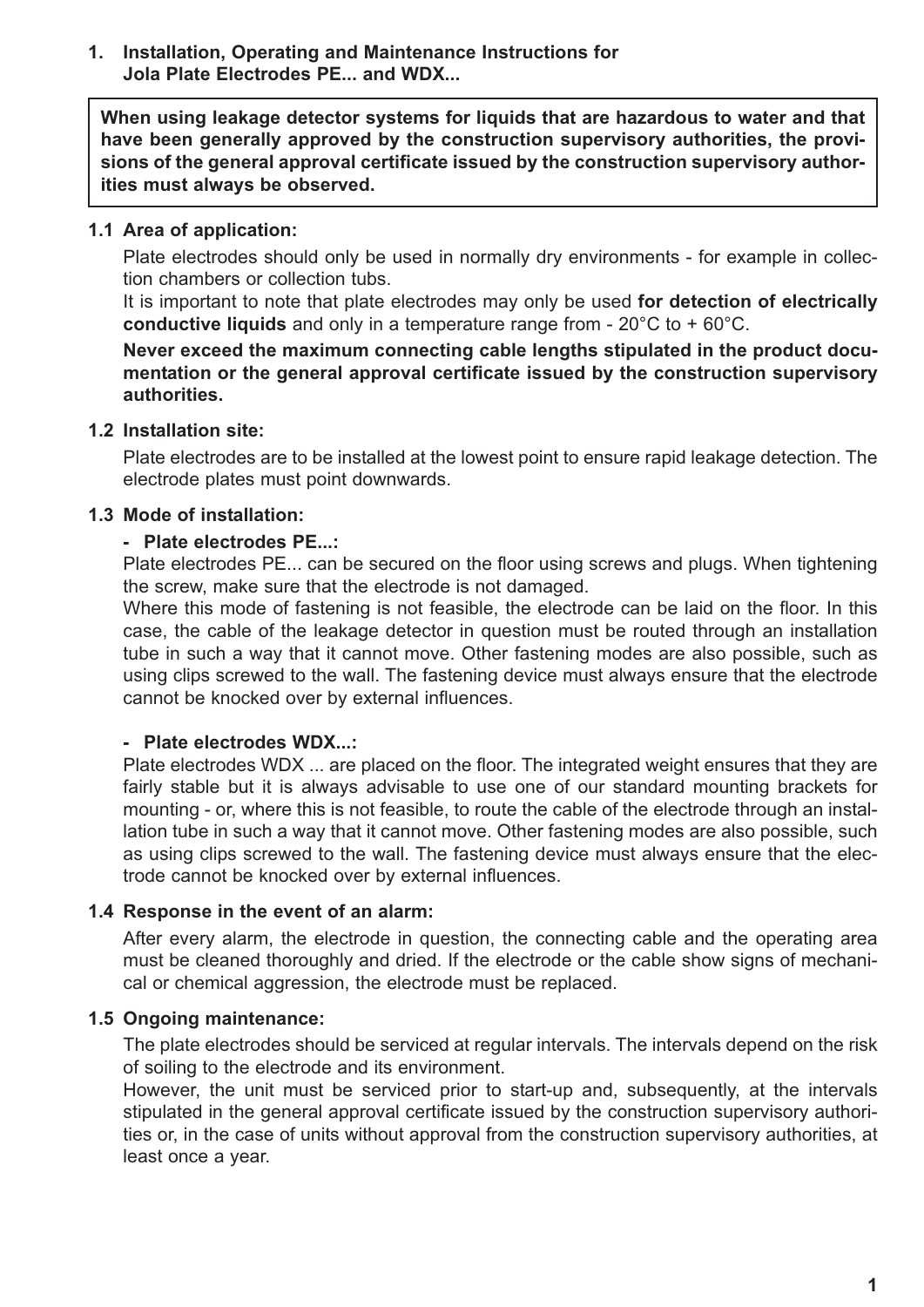Maintenance work should include the following:

- function check of the cable break monitoring feature in cases where a unit combination with integrated cable break monitoring feature is used:

disconnect an electrode cable directly on the plate electrode PE-Z10. In the case of types PEK-Z10 and WDX-Z10, disconnect an electrode cable in the junction box nearest the plate electrode - or, where the electrode cable is not routed through a junction box, on the electrode relay. Proper functioning of the cable break monitoring feature is signalled by yellow flashing of the LED of the assigned electrode relay;

- cleaning and, where necessary, drying of the electrode and the surrounding area;
- sight check of the electrode to ensure clean, flawless condition;
- function check of the electrode using the liquid to be monitored or, where this is not possible, using a liquid that is comparable to the liquid to be monitored, followed by cleaning and drying of the electrode.

## **1.6 Installation examples:**

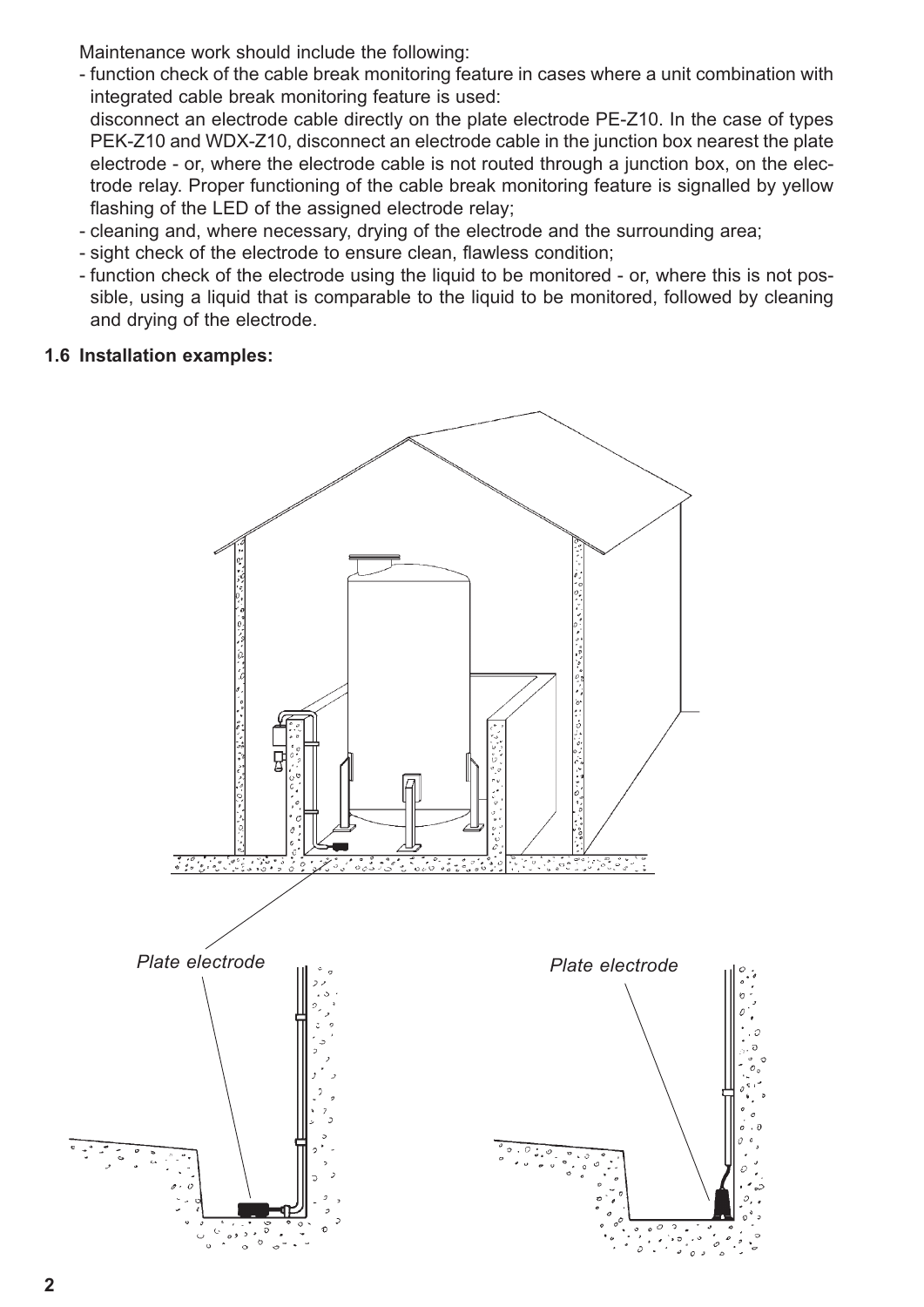#### **2. Installation, Operating and Maintenance Instructions for Jola Suspension Electrodes EHW... and LWZ...**

**When using leakage detector systems for liquids that are hazardous to water and that have been generally approved by the construction supervisory authorities, the provisions of the general approval certificate issued by the construction supervisory authorities must always be observed.**

#### **2.1 Area of application:**

Suspension electrodes should only be used in normally dry environments - for example in collection chambers or collection tubs. It is important to note that suspension electrodes may only be used **for detection of electrically conductive liquids** and only in a temperature range from -20°C to +60°C.

**Never exceed the maximum connecting cable lengths stipulated in the product documentation or the general approval certificate issued by the construction supervisory authorities.**

#### **2.2 Installation site:**

Suspension electrodes are to be installed at the lowest point to ensure rapid leakage detection. The electrode rods must point downwards.

#### **2.3 Mode of installation:**

Suspension electrodes are suspended by their connecting cable. Having been lowered to the lowest point, the connecting cable is then fastened in place using suitable fastening materials at the point from which it is suspended. It can be fastened in place using a stuffing gland, a terminal box with integrated stuffing gland or one or more cable fastening clips. Where possible, an installation tube should be used; the tube should be pushed on as close to the electrode as possible, and the electrode cable should be positioned in the tube in such a way that it cannot move, thus preventing the electrode from being knocked over.

You must always ensure that the electrode has reached the lowest point, that it is in an upright position, and that this position cannot be altered due to system-based influences. Alongside the installation modes outlined above, the suspension electrodes can also be fixed in place using our mounting brackets if the installation site is easily accessible.

#### **2.4 Response in the event of an alarm:**

After every alarm, the electrode in question, the connecting cable and the operating area must be cleaned thoroughly and dried. If the electrode or the cable show signs of mechanical or chemical aggression, the electrode must be replaced.

#### **2.5 Ongoing maintenance:**

The suspension electrodes should be serviced at regular intervals. The intervals depend on the risk of soiling to the electrode.

However, the unit must be serviced prior to start-up and, subsequently, at the intervals stipulated in the general approval certificate issued by the construction supervisory authorities or, in the case of units without approval from the construction supervisory authorities, at least once a year.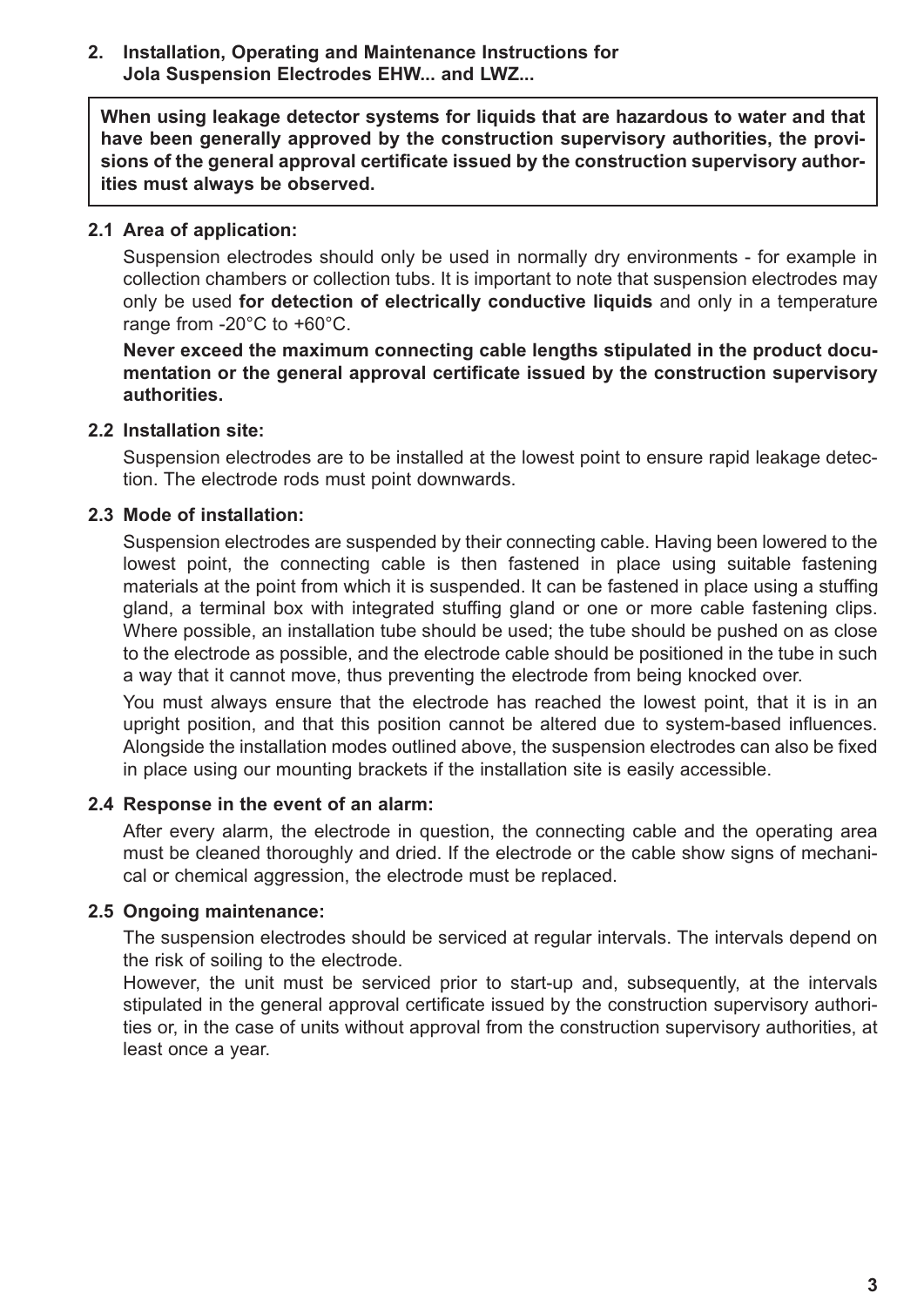Maintenance work should include the following:

- function check of the cable break monitoring feature in cases where a unit combination with integrated cable break monitoring feature is used: disconnect an electrode cable in the junction box nearest the suspension electrode - or,

where the electrode cable is not routed through a junction box, on the electrode relay. Proper functioning of the cable break monitoring feature is signalled by yellow flashing of the LED of the assigned electrode relay;

- cleaning and, where necessary, drying of the electrode and the surrounding area;
- sight check of the electrode to ensure clean, flawless condition;
- function check of the electrode using the liquid to be monitored or, where this is not possible, using a liquid that is comparable to the liquid to be monitored, followed by cleaning and drying of the electrode.

### **2.6 Installation examples:**



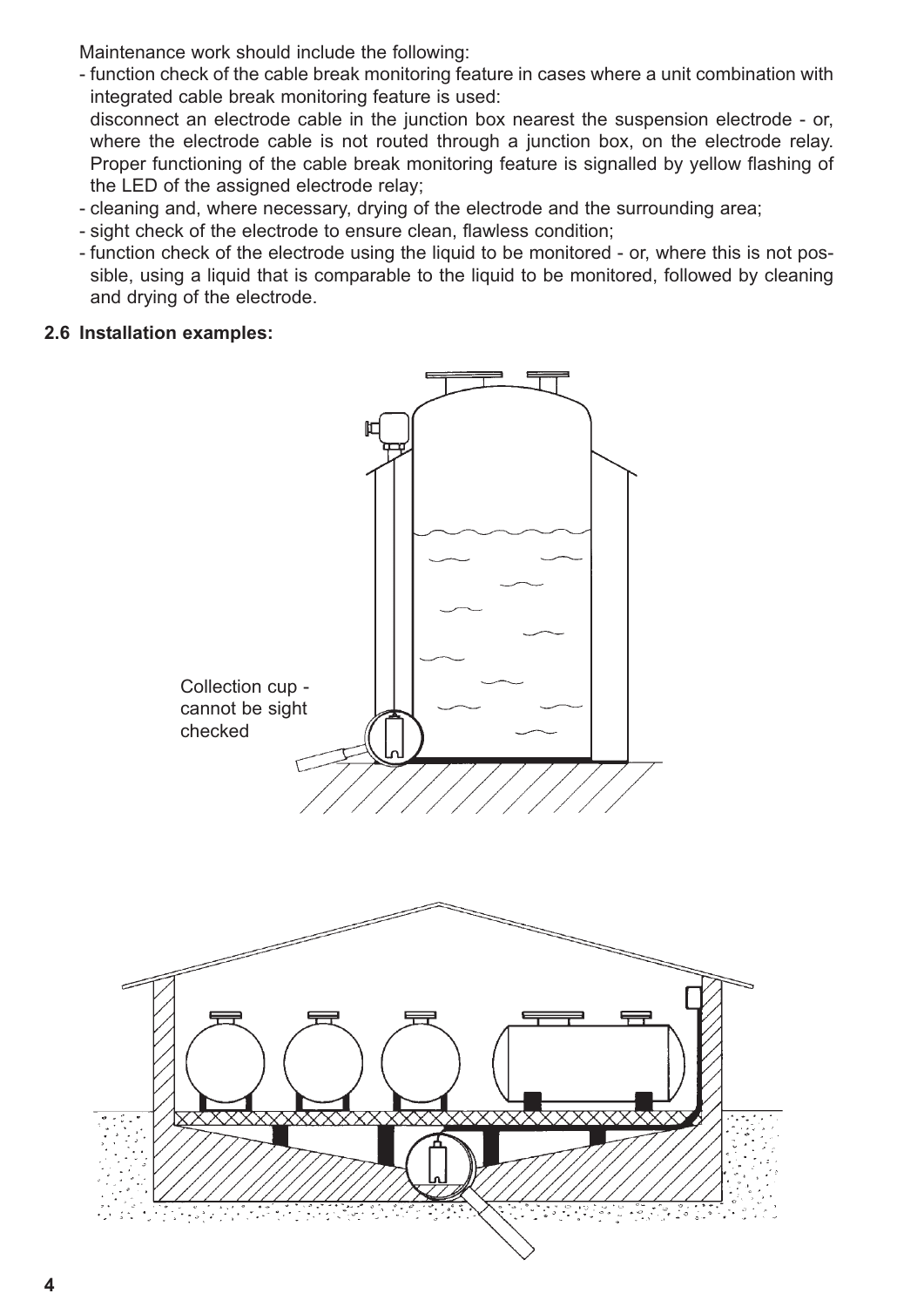#### **3. Installation, Operating and Maintenance Instructions for Jola Rod Electrodes SE 2... and S 2...**

**When using leakage detector systems for liquids that are hazardous to water and that have been generally approved by the construction supervisory authorities, the provisions of the general approval certificate issued by the construction supervisory authorities must always be observed.**

#### **3.1 Area of application:**

Rod electrodes should only be used in normally dry environments - for example in collection chambers/collection tubs or in double-pipe systems.

It is important to note that rod electrodes may only be used **for detection of electrically conductive liquids** and only in a temperature range from - 20°C to + 60°C.

**Never exceed the maximum connecting cable lengths stipulated in the product documentation or the general approval certificate issued by the construction supervisory authorities.**

#### **3.2 Installation site:**

Rod electrodes are to be installed at the lowest point to ensure rapid leakage detection. They can be installed from the top or from the side. In both cases, you must always ensure that the rods tips are just above the floor to be monitored.

#### **3.3 Mode of installation:**

**When used in open collection chambers or collection tubs**, rod electrodes are to be installed using suitable mounting brackets. We can supply these mounting brackets on request.

**When used in closed collection chambers or collection tubs or double-pipe systems**, rod electrodes are to screwed into suitable sleeves and sealed in place using medium-resistant flat gaskets - preferably from the top or, where this is not possible for technical reasons, from the side.

#### **3.4 Response in the event of an alarm:**

After every alarm, the electrode in question, the connecting cable and the operating area must be cleaned thoroughly and dried. If the electrode or the cable show signs of mechanical or chemical aggression, the electrode must be replaced.

#### **3.5 Ongoing maintenance:**

The rod electrodes should be serviced at regular intervals. The intervals depend on the risk of soiling to the electrode and its environment. However, the unit must be serviced prior to start-up and, subsequently, at the intervals stipulated in the general approval certificate issued by the construction supervisory authorities or, in the case of units without approval from the construction supervisory authorities, at least once a year.

Maintenance work should include the following:

- function check of the cable break monitoring feature in cases where a unit combination with integrated cable break monitoring feature is used:

disconnect an electrode cable in the rod electrode head or, in the case of a potted rod electrode head, in the junction box nearest the rod electrode - or, where the electrode cable is not routed through a junction box, on the electrode relay. Proper functioning of the cable break monitoring feature is signalled by yellow flashing of the LED of the assigned electrode relay;

- cleaning and, where necessary, drying of the electrode and the surrounding area;
- sight check of the electrode to ensure clean, flawless condition;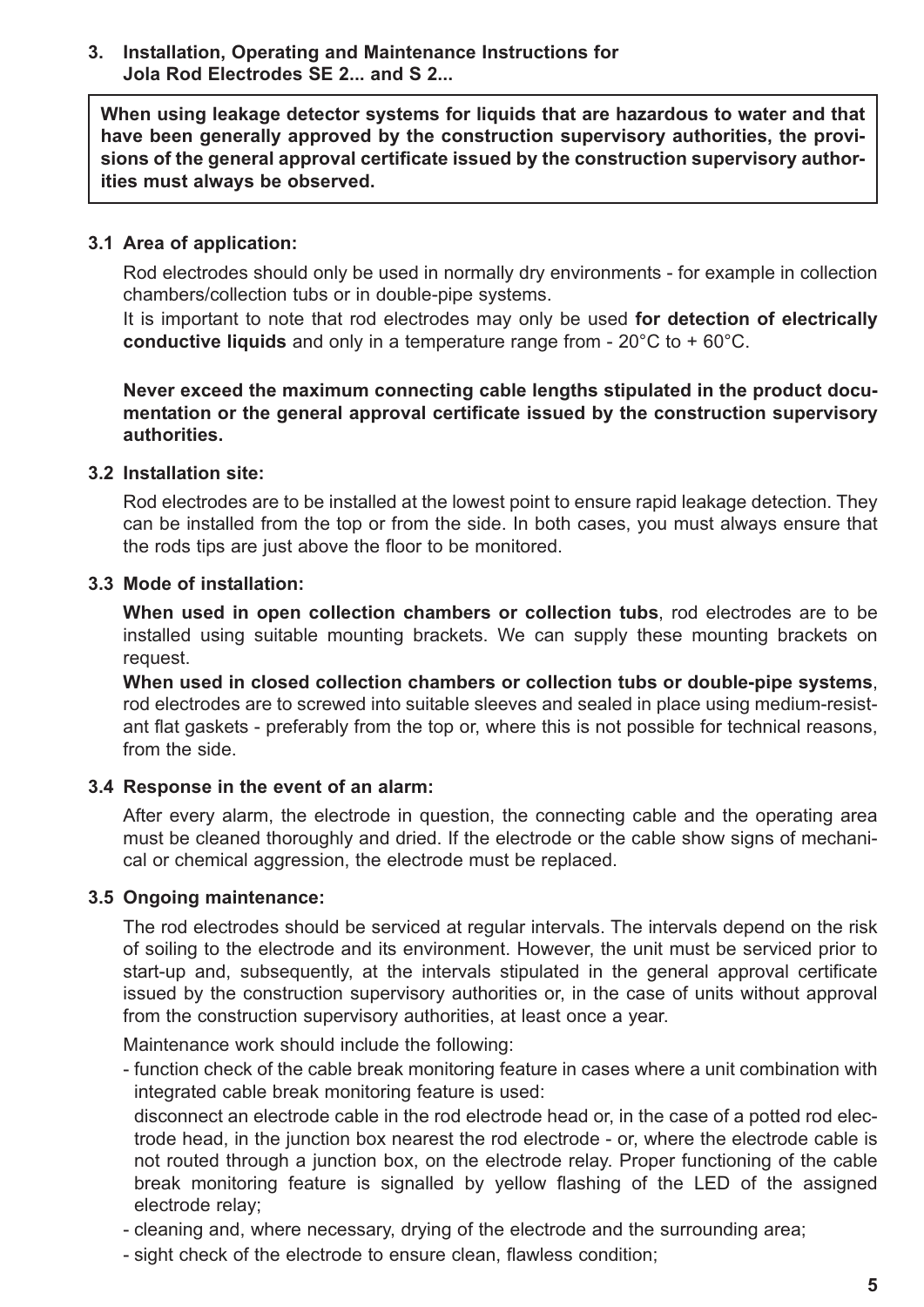- function check of the electrode using the liquid to be monitored - or, where this is not possible, using a liquid that is comparable to the liquid to be monitored, followed by cleaning and drying of the electrode.

# **3.6 Installation examples:**



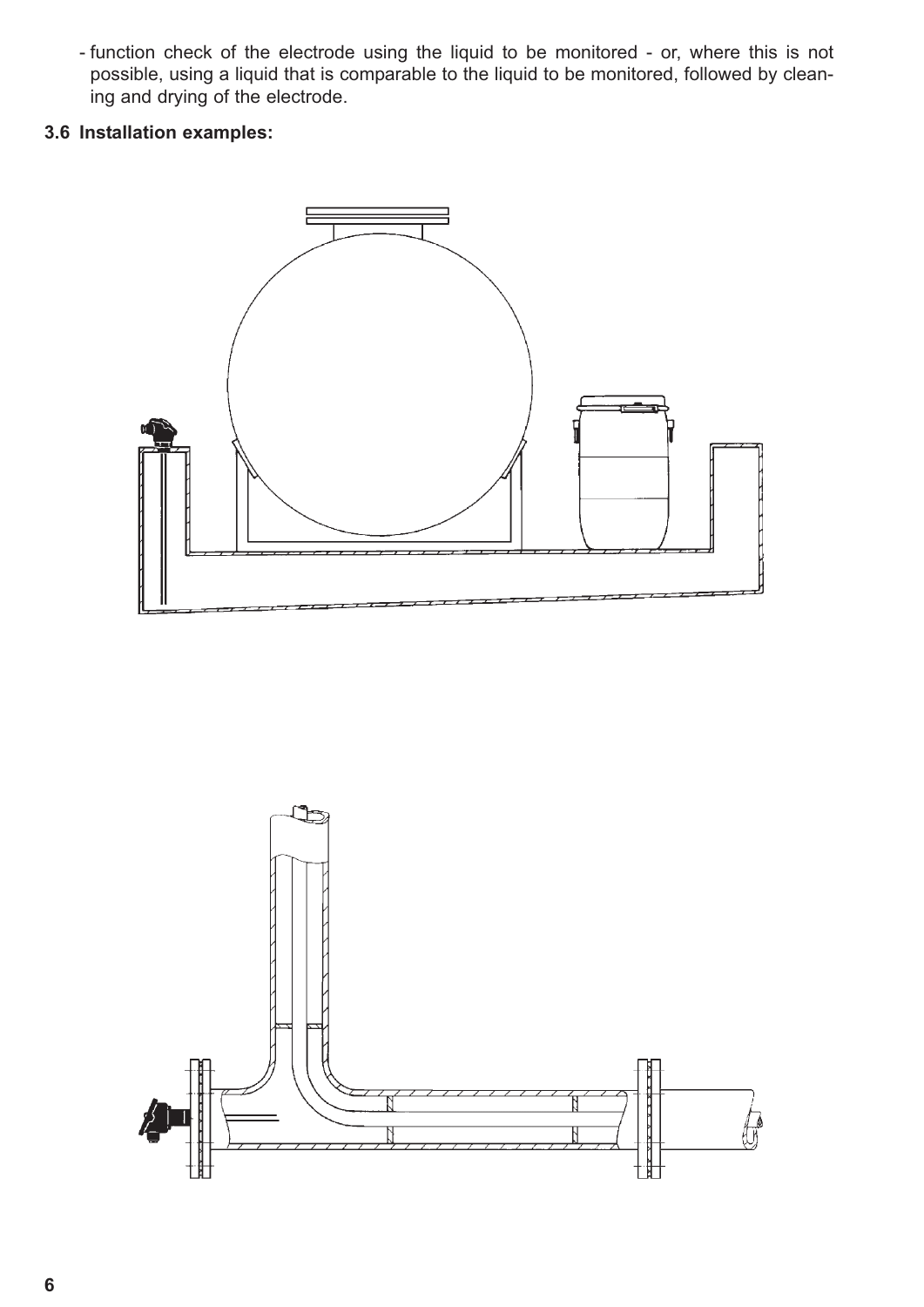#### **4. Installation, Operating and Maintenance Instructions for Jola Cable Electrodes KE...**

**When using leakage detector systems for liquids that are hazardous to water and that have been generally approved by the construction supervisory authorities, the provisions of the general approval certificate issued by the construction supervisory authorities must always be observed.**

#### **4.1 Area of application:**

Cable electrodes should only be used in normally absolutely dry environments - for example in collection chambers/collection tubs, in double-pipe systems, directly beneath a pipeline or in the insulation beneath a pipeline. It is important to note that cable electrodes may only be used **for detection of electrically conductive liquids** and only in a temperature range from  $-20^{\circ}$ C to  $+60^{\circ}$ C.

**Never exceed the maximum connecting cable lengths and maximum sensor cable lengths stipulated in the product documentation or the general approval certificate issued by the construction supervisory authorities.**

#### **4.2 Installation site:**

When installed on the floor, cable electrodes are to be installed at the lowest point to ensure rapid leakage detection. If cable electrodes are to be used in double-pipe systems or directly on a pipeline or a tank, they should also be installed at the lowest point of the potential hazard area which they are intended to monitor. The same applies to cable electrodes used within the insulation of a pipeline or a tank.

#### **4.3 Mode of installation:**

Cable electrodes can be installed in different ways depending on the installation site. **Whichever installation mode is used, you must ensure that the supplied sensor cable spacers are installed at lengthwise spacings less than or equal to 25 cm and that the two sensor cables are laid with a centre-to-centre spacing of less than/equal to 2 cm along the entire detection length. You must also ensure that, in cases in which a unit combination with integrated cable break monitoring feature is used, the cable break monitoring unit remains accessible for inspection purposes.**

**Supplied mounting accessories:**  sensor cable spacers



Optional mounting accessories: self-adhesive sensor cable fastening clips



Sensor cable with sensor cable spacers

*\_ < 250*

**7**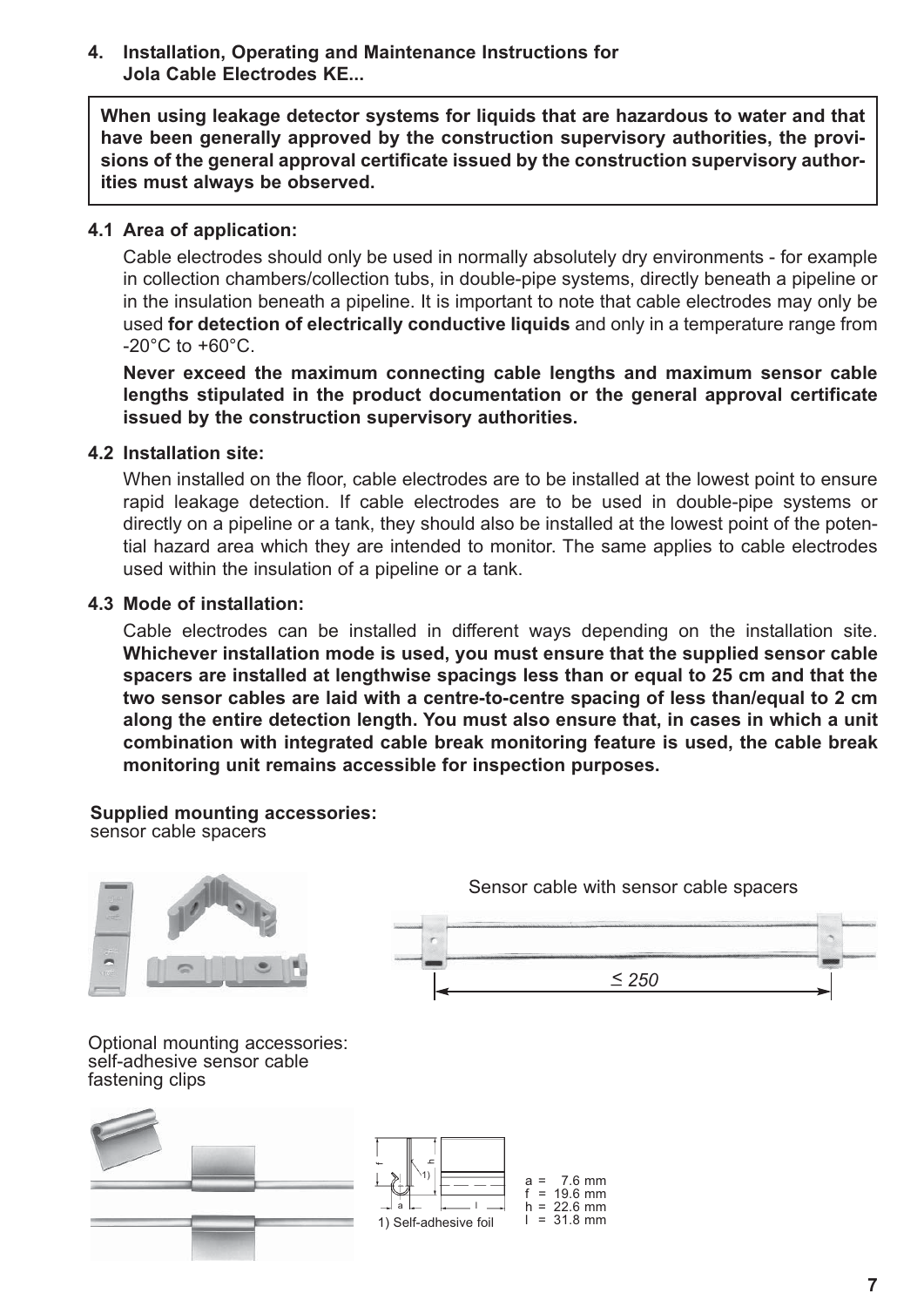**When installed on the floor,** the cable electrodes should be fastened at spacings of at least approx. 0.5 metres to 1 metre at the cable spacers (e.g. using an adhesive or screw and plug) or, alternatively, using additional self-adhesive cable clips. Take care to ensure that the protective sheath of the sensor cables is not damaged.

**Fastening methods in which the sensor cables of the cable electrode are pressed against the floor are not suitable. In particular, you should avoid fastening methods in which the sensor cables may be damaged or electrically bridged. One example of this kind of unsuitable fastening method is using the false floor panel beams to press the sensor cables into place in false floors.**

**When there is a change in the direction, the sensor cables must not be bent but should be laid in an arc.**

**When the cable electrode is installed in a double-pipe system,** it must be routed through the system. Take care to ensure that neither the sensor cables nor the protective sheath of the cables are damaged when fastening the sensor cables and in particular when routing the cables out of the double-pipe system. To prevent damage to the cables when routing them out of the pipe system, we advise you to route only the connecting cable of the cable electrode out of the double-pipe system.

**When mounted directly on a pipeline or a tank,** the cable electrodes can be secured in place using non-conductive cable ties or cords or using suitable non-conductive cable clips. During mounting, take care to ensure that the cable electrode is only loosely fastened; otherwise, the protective sheath of the sensor cables may be damaged. Moreover, when the cables are mounted on electrically conductive pipelines or tanks, this may result in an insufficient insulation resistance of the cable electrode which could in turn cause false alarms.

**To minimise the risk of false alarms, we recommend that you place an insulating foil between the cable electrode and an electrically conductive pipeline/tank.**

You should also use a suitable jacket on pipeline/cable electrode or tank/cable elec**trode to ensure that the cable electrode is rapidly wetted in the event of leakage.**

The above also applies **when installing the cable electrodes inside the insulation of a pipeline or tank.** You must additionally ensure that the materials used to secure the insulation are not conductive and do not damage the electrode in any way or come into contact with the stainless steel ropes of the electrodes (N.B. Do not secure using wire materials! Danger of short circuit!). **When installing the cable electrodes between insulation and metal jacket, an additional electrical insulation layer must be fitted between the cable electrode and the electrically conductive metal jacket. This additional electrical insulation layer must also be fitted when mounting the cable electrode on an aluminium foil.**

#### **4.4 Response in the event of an alarm:**

After every alarm, the electrode in question, the connecting cable and the operating area must be cleaned thoroughly and dried. If the electrode or the cable show signs of mechanical or chemical aggression, the electrode must be replaced.

#### **4.5 Ongoing maintenance:**

The cable electrodes should be serviced at regular intervals. The intervals depend on the risk of soiling to the electrode and its environment.

However, the unit must be serviced prior to start-up and, subsequently, at the intervals stipulated in the general approval certificate issued by the construction supervisory authorities or, in the case of units without approval from the construction supervisory authorities, at least once a year.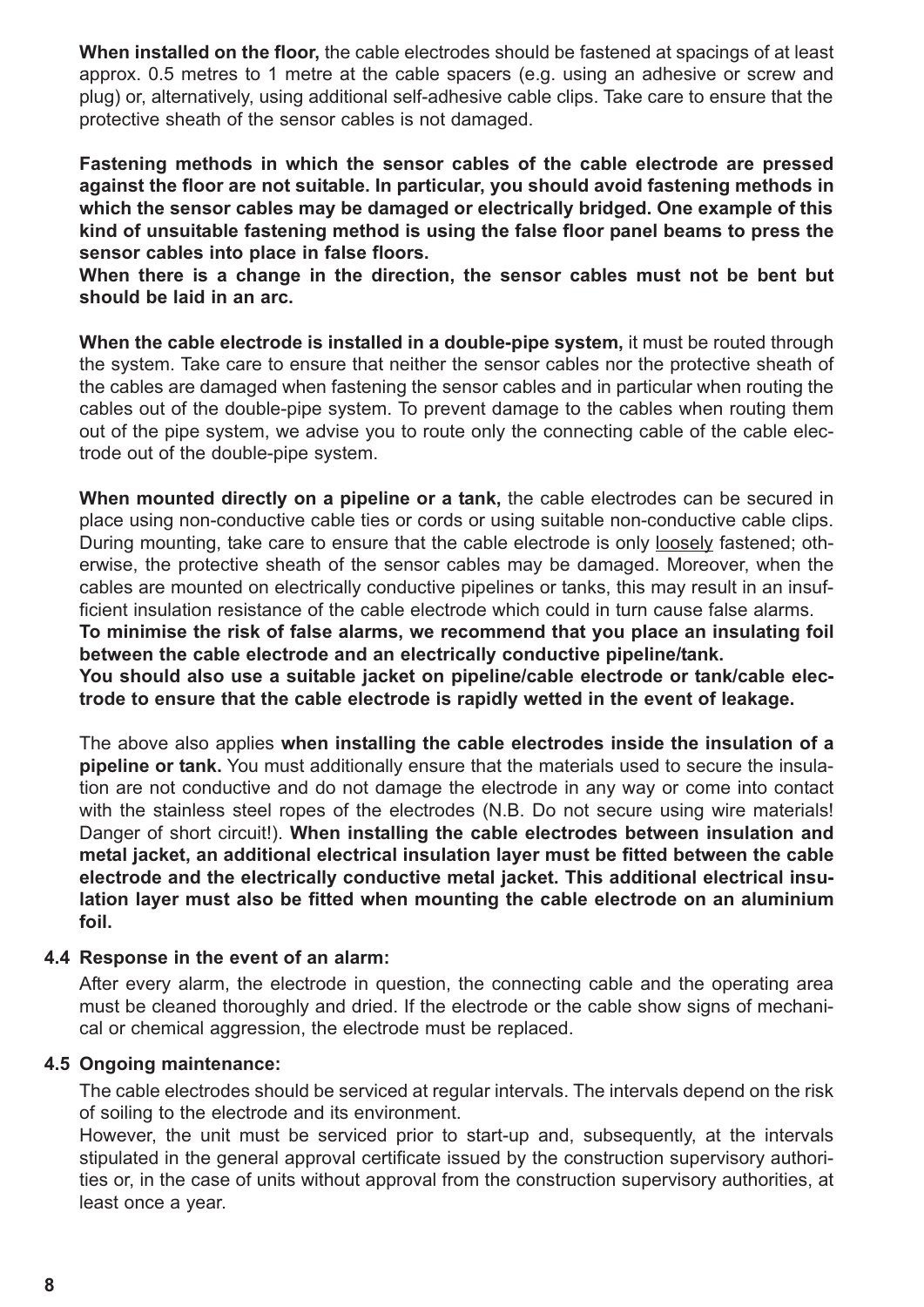Maintenance work should include the following:

- function check of the cable break monitoring feature in cases where a unit combination with integrated cable break monitoring feature is used:

disconnect the cable break monitoring unit at the end of the cable electrode. Proper functioning of the cable break monitoring feature is signalled by yellow flashing of the LED of the assigned electrode relay.

If the alarm is not activated within 15 seconds after you have disconnected the cable break monitoring unit, this may be due to a moisture bridge between the two sensor cables of the cable electrode. In this event, you should dry the sensor cables and the surrounding area (using hot air, for example) until proper functioning is assured. You should also check whether the cable electrode is suitable for the application in question.

- cleaning of the electrode and the surrounding area to the extent that this is permitted by the installation location;
- sight check of the electrode to ensure clean, flawless condition to the extent that this is permitted by the installation location;
- function check of the electrode using the liquid to be monitored or, where this is not possible, using a liquid that is comparable to the liquid to be monitored, followed by cleaning and drying of the electrode.

## **4.6 Installation examples:**

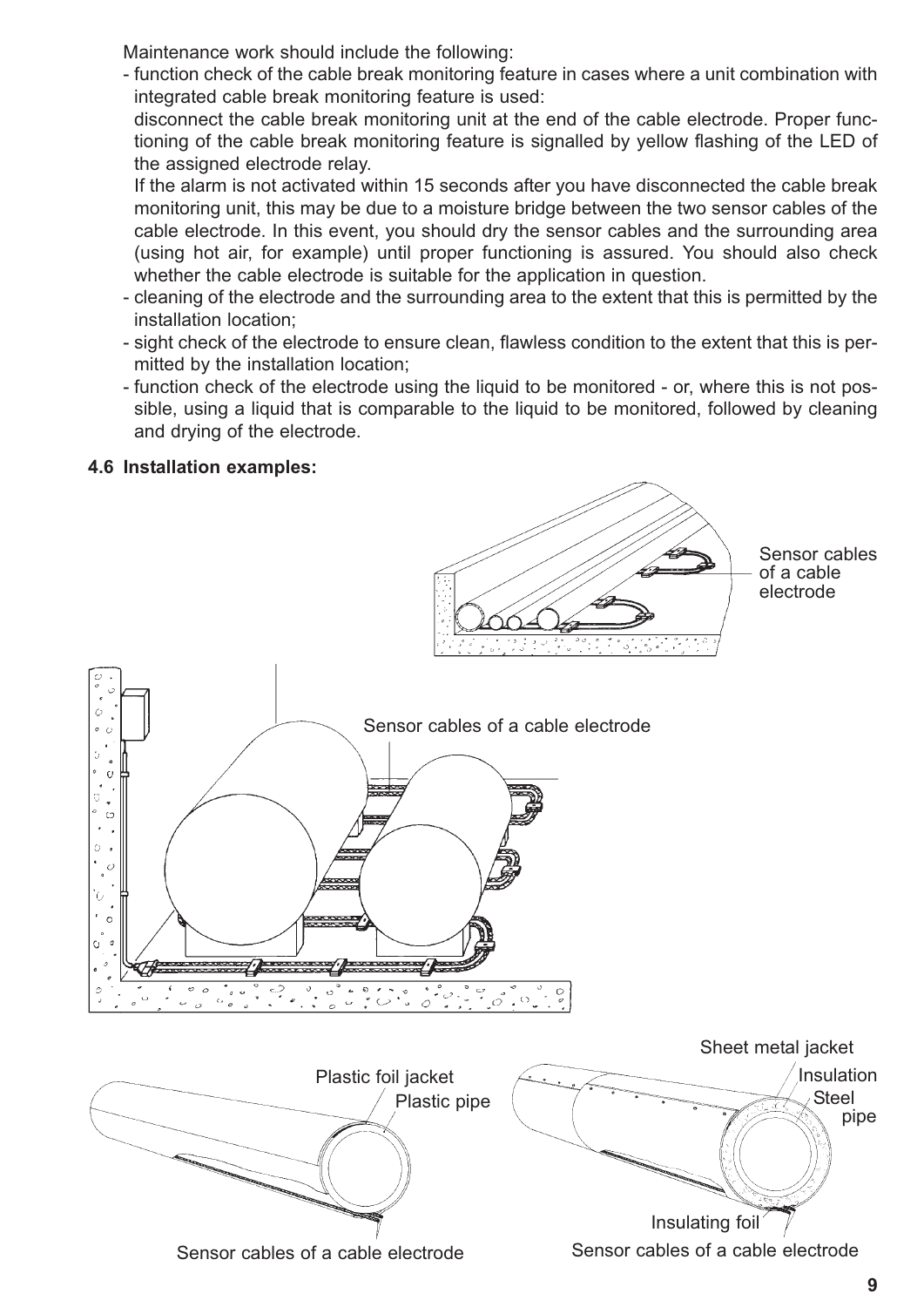#### **5. Installation, Operating and Maintenance Instructions for Jola Tape Electrodes BAE...**

**When using leakage detector systems for liquids that are hazardous to water and that have been generally approved by the construction supervisory authorities, the provisions of the general approval certificate issued by the construction supervisory authorities must always be observed.**

#### **5.1 Area of application:**

Tape electrodes should only be used in normally **absolutely dry** environments - for example in collection chambers/collection tubs, in double-pipe systems, directly beneath a pipeline or in the insulation beneath a pipeline. **To avoid false alarms, it is essential that the surroundings of the tape electrodes are normally absolutely dry, as the tape electrodes bind moisture (including high humidity levels in the air) and this can easily result in false alarms in surroundings that are not absolutely dry, particularly in the case of long tape electrodes**. It is important to note that tape electrodes may only be used **for detection of electrically conductive liquids** and only in a temperature range from  $-20^{\circ}$ C to  $+60^{\circ}$ C.

**Never exceed the maximum connecting cable lengths and maximum sensor tape lengths stipulated in the product documentation or the general approval certificate issued by the construction supervisory authorities.**

#### **5.2 Installation site:**

When installed on the floor, tape electrodes are to be installed at the lowest point to ensure rapid leakage detection. If tape electrodes are to be used in double-pipe systems or directly on a pipeline or a tank, they should also be installed at the lowest point of the potential hazard area which they are intended to monitor. The same applies to tape electrodes used within the insulation of a pipeline or a tank.

#### **5.3 Mode of installation:**

Tape electrodes can be installed in different ways depending on the installation site. **You must always ensure that, in cases in which a unit combination with integrated cable break monitoring feature is used, the cable break monitoring unit remains accessible for inspection purposes.**

**When installed on the floor,** the tape electrodes should be fastened at spacings of approx. 0.25 to 0.5 metres (e.g. using an adhesive or nails or screws and plugs). You must ensure that the nails or screws are used in the middle of the tape and do not come into contact with the stainless steel ropes of the electrodes. A further fastening option on the floor is to use self-adhesive tape fasteners that Jola can supply on request.

**Fastening methods in which the stainless steel ropes of the tape electrode are pressed against the floor are not suitable. In particular, you should avoid fastening methods in which the tape electrodes may be damaged or electrically bridged. One example of this kind of unsuitable fastening method is using the false floor panel beams to press the tape electrode into place in false floors.**

**When there is a change in the direction, the tape electrode must not be bent but should be laid in an arc; the tape electrode must run vertically over a small distance.**

**When the tape electrode is installed in a double-pipe system,** it must be routed through the system. Take care to ensure that the sensor tape is not damaged or squeezed when fastening the sensor tape and in particular when routing the sensor tape out of the double-pipe system. To prevent damage to the sensor tape when routing it out of the pipe system, we advise you to route only the connecting cable of the tape electrode out of the double pipe system.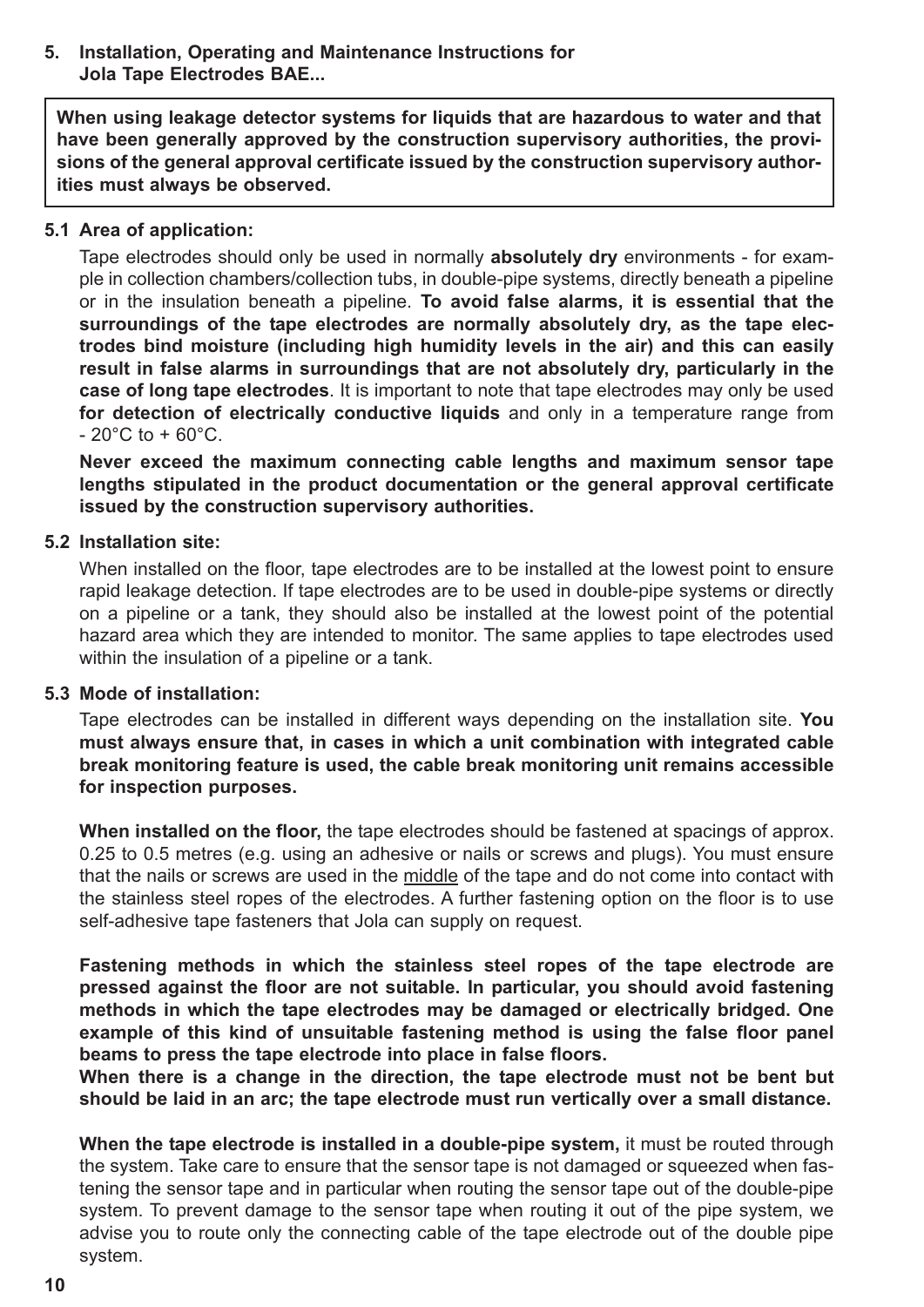**When mounted directly on a pipeline or a tank,** the tape electrodes can be secured in place using non-conductive cable ties or cords or using suitable non-conductive cable clips. During mounting, take care to ensure that the tape electrode is only loosely fastened; otherwise, the sensor tape may be damaged. Moreover, when the tape electrodes are mounted on electrically conductive pipelines or tanks, this may result in an insufficient insulation resistance of the tape electrode which could in turn cause false alarms.

**To minimise the risk of false alarms, we recommend that you place an insulating foil between the tape electrode and an electrically conductive pipeline/tank.**

**You should also use a suitable jacket on pipeline/tape electrode or tank/tape electrode to ensure that the tape electrode is rapidly wetted in the event of leakage.**

The above also applies **when installing the tape electrodes inside the insulation of a pipeline or tank**. You must additionally ensure that the materials used to secure the insulation are not conductive and do not damage the electrode in any way or come into contact with the stainless steel ropes of the electrodes (N.B. Do not secure using wire materials! Danger of short circuit!). **When installing the tape electrodes between insulation and metal jacket, an additional electrical insulation layer must be fitted between the tape electrode and the electrically conductive metal jacket. This additional electrical insulation layer must also be fitted when mounting the tape electrode on an aluminium foil.**

#### **5.4 Response in the event of an alarm:**

After every alarm, the electrode in question, the connecting cable and the operating area must be cleaned thoroughly and dried. If the electrode or the cable show signs of mechanical or chemical aggression, the electrode must be replaced.

#### **5.5 Ongoing maintenance:**

The tape electrodes should be serviced at regular intervals. The intervals depend on the risk of soiling to the electrode and its environment.

However, the unit must be serviced prior to start-up and, subsequently, at the intervals stipulated in the general approval certificate issued by the construction supervisory authorities or, in the case of units without approval from the construction supervisory authorities, at least once a year.

Maintenance work should include the following:

- function check of the cable break monitoring feature in cases where a unit combination with integrated cable break monitoring feature is used:

disconnect the cable break monitoring unit at the end of the tape electrode. Proper functioning of the cable break monitoring feature is signalled by yellow flashing of the LED of the assigned electrode relay.

If the alarm is not activated within 15 seconds after you have disconnected the cable break monitoring unit, this may be due to a moisture bridge between the two sensor cables of the tape electrode. In this event, you should dry the sensor tape and the surrounding area (using hot air, for example) until proper functioning is assured. You should also check whether the tape electrode is suitable for the application in question.

- cleaning and, where necessary, drying of the electrode and the surrounding area to the extent that this is permitted by the installation location;
- sight check of the electrode to ensure clean, flawless condition to the extent that this is permitted by the installation location;
- function check of the electrode using the liquid to be monitored or, where this is not possible, using a liquid that is comparable to the liquid to be monitored, followed by cleaning and drying of the electrode.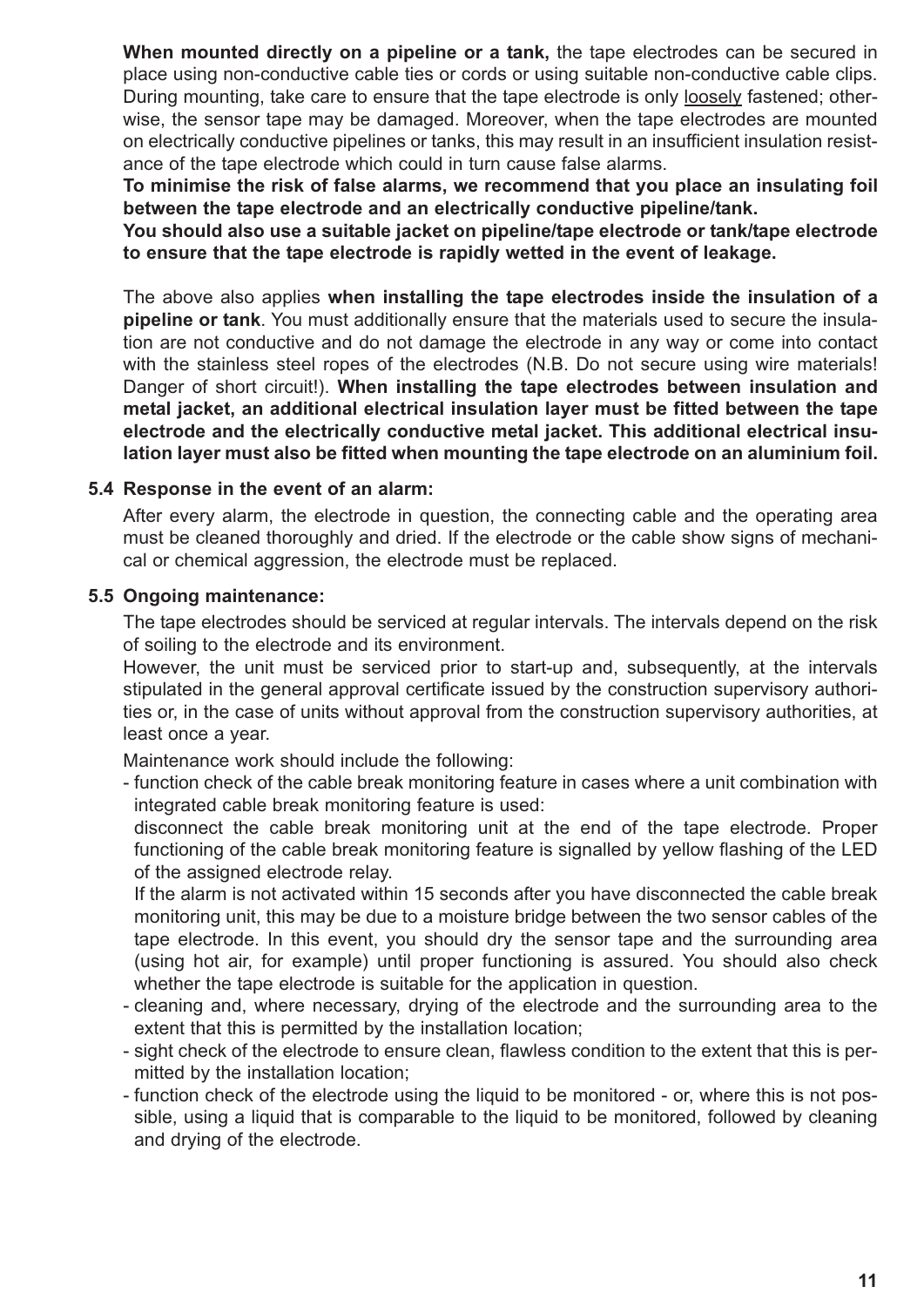# **5.6 Installation examples:**



Sensor tape of a tape electrode, laid in a pipe duct

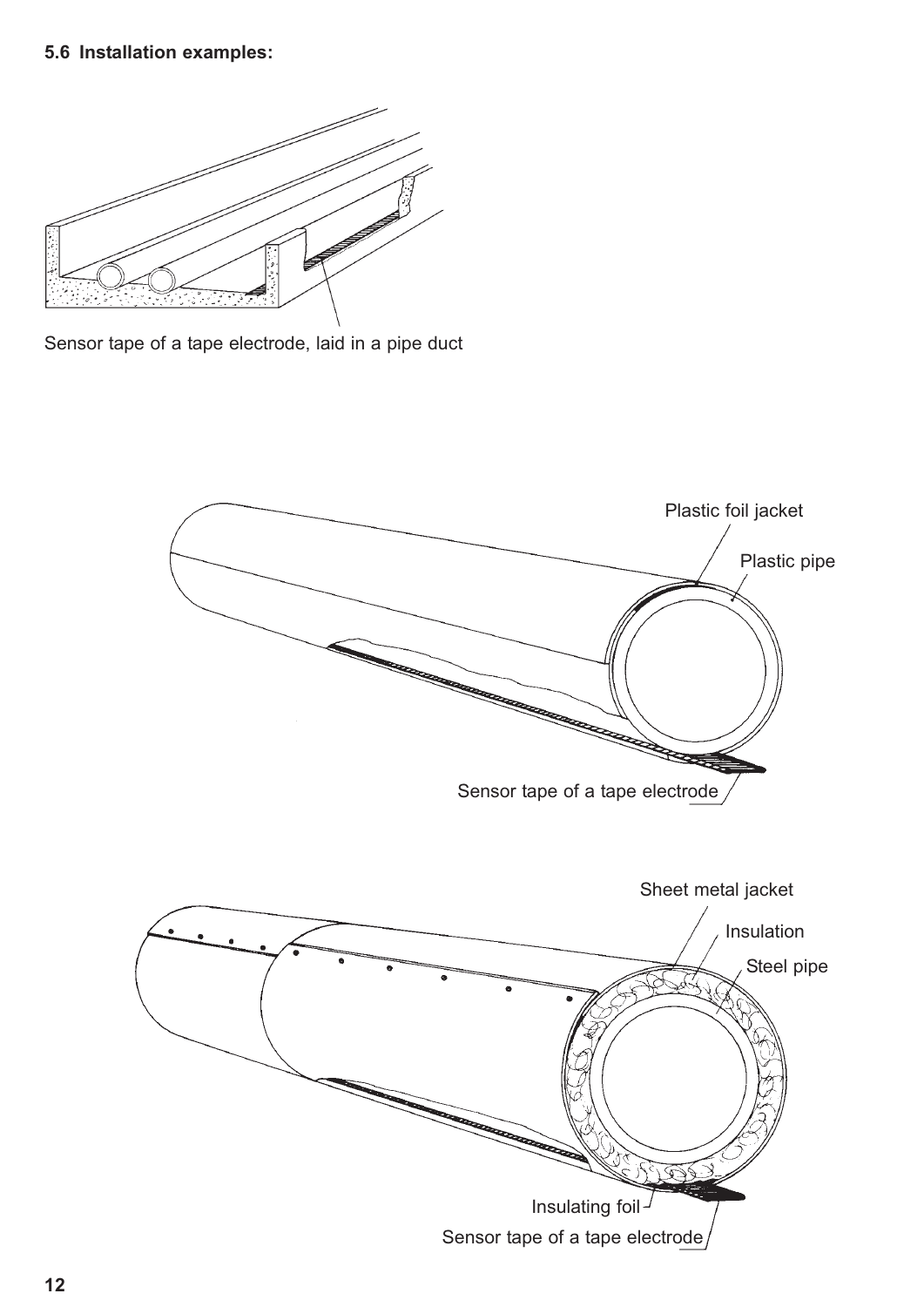#### **6. Installation, Operating and Maintenance Instructions for Jola Electrode Relays Leckstar ...**

**When using leakage detector systems for liquids that are hazardous to water and that have been generally approved by the construction supervisory authorities, the provisions of the general approval certificate issued by the construction supervisory authorities must always be observed.**

#### **6.1 Area of application:**

- The electrode relays Leckstar 101, Leckstar 101/S and Leckstar 5 are designed solely for installation in switch cabinets.
- The electrode relay Leckstar 5/G is suitable for surface mounting. **The connecting cables are only to be routed into the unit via the factory-fitted cable entries. Under no circumstances may other cable entries be used. No additional holes may be made in the housing.**

Before connecting the electrode relays, check whether the supply voltage for the mains connection terminals is the same as the voltage specified on the rating plate. Only then should you connect the relays.

The electrode relays may only be used in a temperature range from -15°C to +60°C. We recommend, however, that you install the relays in frost-free rooms or in heated protective boxes.

**Never exceed the maximum electrode cable lengths stipulated in the product documentation, the general approval certificate issued by the construction supervisory authorities or these installation, operating and maintenance instructions.**

**Installation must always be performed by suitably qualified personnel in compliance with the relevant IEC regulations and the safety and accident prevention guidelines.**

#### **6.2 Ongoing maintenance:**

The electrode relays should be included in the regular maintenance of the electrodes.

#### **6.3 Note on EMC:**

For interference emission in accordance with the appliance-specific requirements for households, business and commerce as well as small companies, and for interference immunity in accordance with the appliance-specific requirements for industrial companies.

#### **Dimensions**

#### **Leckstar 5/G**

#### **Leckstar 101, Leckstar 101/S, Leckstar 5**





#### **6.4 Technical data of Leckstar 101, Leckstar 101/S, Leckstar 5 and Leckstar 5/G electrode relays:**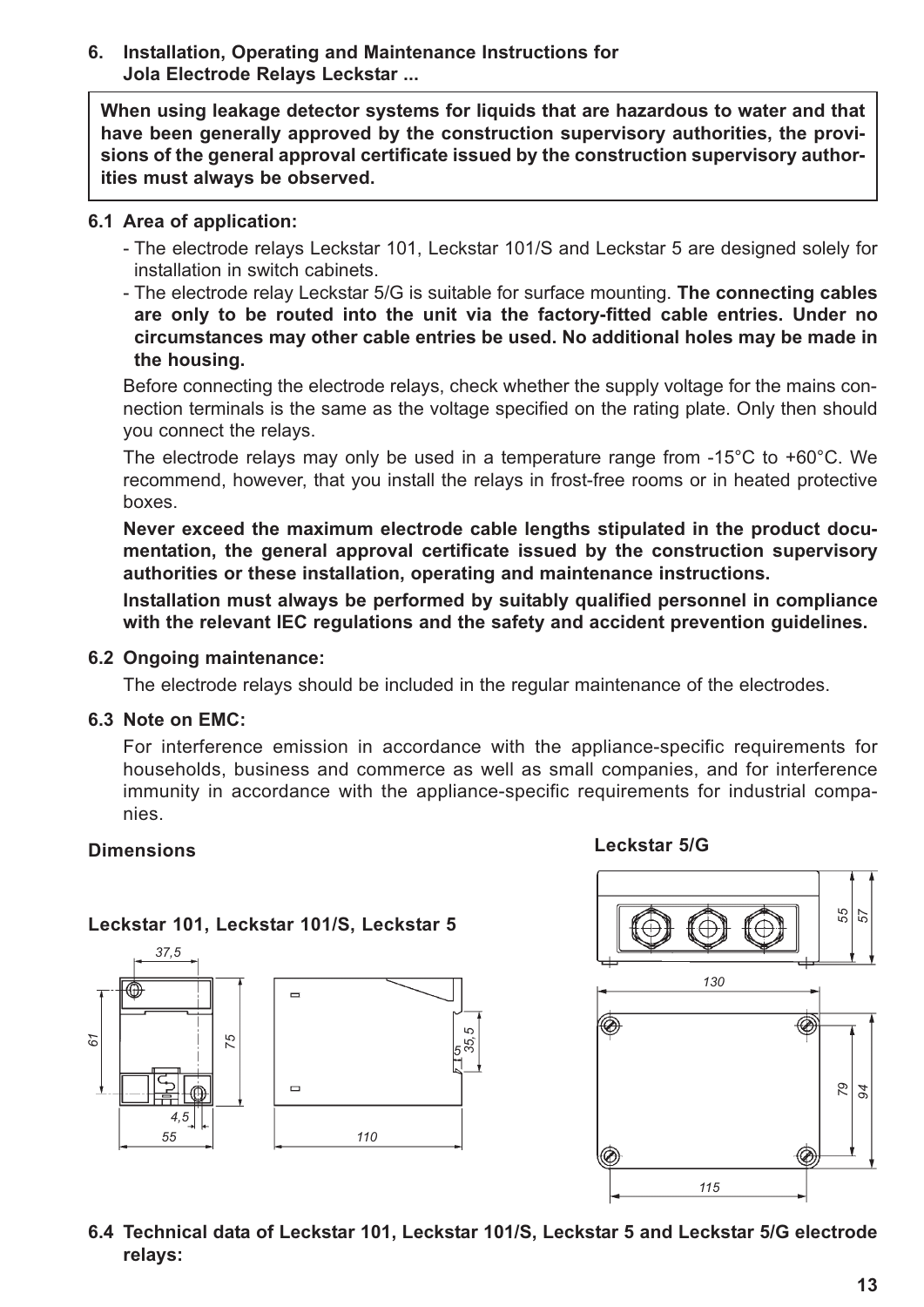# **Leckstar 101 Electrode Relay**

#### **with cable break monitoring feature and switchable self-hold, for the connection of all conductive electrodes with Z10 cable break monitoring unit**

Electrode relay for U-bar mounting or surface mounting, with connection terminals on top, and with 3 built-in LEDs for signalling the operating statuses.

**The appliance is designed for switch cabinet installation or mounting in an appropriate protective housing and may therefore not be installed in other locations. It is only suitable for use in clean environments.**

#### **Self-hold:**

- If the switch **for self-hold is switched on**, **an alarm is stored**. The relay continues to signal the alarm even if the cause of the alarm (e.g. the presence of water or a cable break) is no longer present – in other words, if the sensor is dry again or if the line has contact. The alarm is acknowledged by switching off the switch for self-hold.

- If the switch **for self-hold is not switched on**, **the alarm is not maintained** when the cause of the alarm has been remedied but is terminated.

| <b>Technical data</b>                                                  | Leckstar 101                                                                                                                                                                                      |
|------------------------------------------------------------------------|---------------------------------------------------------------------------------------------------------------------------------------------------------------------------------------------------|
| Alternative supply voltages<br>(terminals 15 and 16);<br>DC execution: | - AC 230 V (delivered if no other supply voltage is specified in<br>the order) or                                                                                                                 |
| - terminal $15:$ -<br>- terminal $16: +$                               | - AC 240 V or<br>- AC 115 V or                                                                                                                                                                    |
|                                                                        | $-AC$ 24 V or                                                                                                                                                                                     |
|                                                                        | $-DC$ 24 V or 1 in these two cases, the unit must only be<br>$-DC$ 12 V or $\int$ connected to a low safety voltage which<br>corresponds to the safety regulations relating<br>to the application |
|                                                                        | - further supply voltages on request                                                                                                                                                              |
| Power input                                                            | approx. 3 VA                                                                                                                                                                                      |
| Electrode connection<br>(terminals 7 and 8)                            | 2 terminals (under safety extra low voltage SELV) acting on 1<br>relay with switchable self-hold                                                                                                  |
| - no-load voltage                                                      | 18 V <sub>eff</sub> - 10 Hz (safety extra low voltage SELV)                                                                                                                                       |
| - short-circuit current                                                | $0.5 \text{ mA}_{\text{eff}}$                                                                                                                                                                     |
| - response sensitivity                                                 | approx. 30 kohm or approx. 33 $\mu$ S (electric conductance)                                                                                                                                      |
| Cable break monitoring<br><b>Controlled circuit</b>                    | via Zener diode (Z10) circuit at the end of the sensor line                                                                                                                                       |
| (terminals 9, 10, 11)                                                  | 1 single-pole potential-free changeover contact based on<br>the quiescent current principle                                                                                                       |
| Switching status indicators                                            | 3 LEDs (see next page)                                                                                                                                                                            |
| Switching voltage                                                      | max. AC 250 V                                                                                                                                                                                     |
| Switching current                                                      | max. AC 4 A                                                                                                                                                                                       |
| Switching capacity<br>Housing                                          | max. 500 VA<br>insulating material, 75 x 55 x 110 mm (dimensions see page 13)                                                                                                                     |
| Connection                                                             | terminals on top of housing                                                                                                                                                                       |
| <b>Protection class</b>                                                | <b>IP 20</b>                                                                                                                                                                                      |
| Mounting                                                               | clip attachment for U-bar to DIN 46277 and EN 50022 or<br>fastening via two boreholes                                                                                                             |
| Mounting orientation                                                   | any                                                                                                                                                                                               |
| Temperature application                                                |                                                                                                                                                                                                   |
| range<br>Max. length of connecting                                     | $-15^{\circ}$ C to + 60 $^{\circ}$ C                                                                                                                                                              |
| cable between electrode                                                |                                                                                                                                                                                                   |
| relay and Z10 cable break                                              |                                                                                                                                                                                                   |
| monitoring unit                                                        | <b>1,000 metres</b>                                                                                                                                                                               |
| <b>EMC</b>                                                             | for interference emission in accordance with the appliance-<br>specific requirements for households, business and commerce<br>as well as small companies, and for interference immunity in        |
|                                                                        | accordance with the appliance-specific requirements for                                                                                                                                           |

industrial companies.

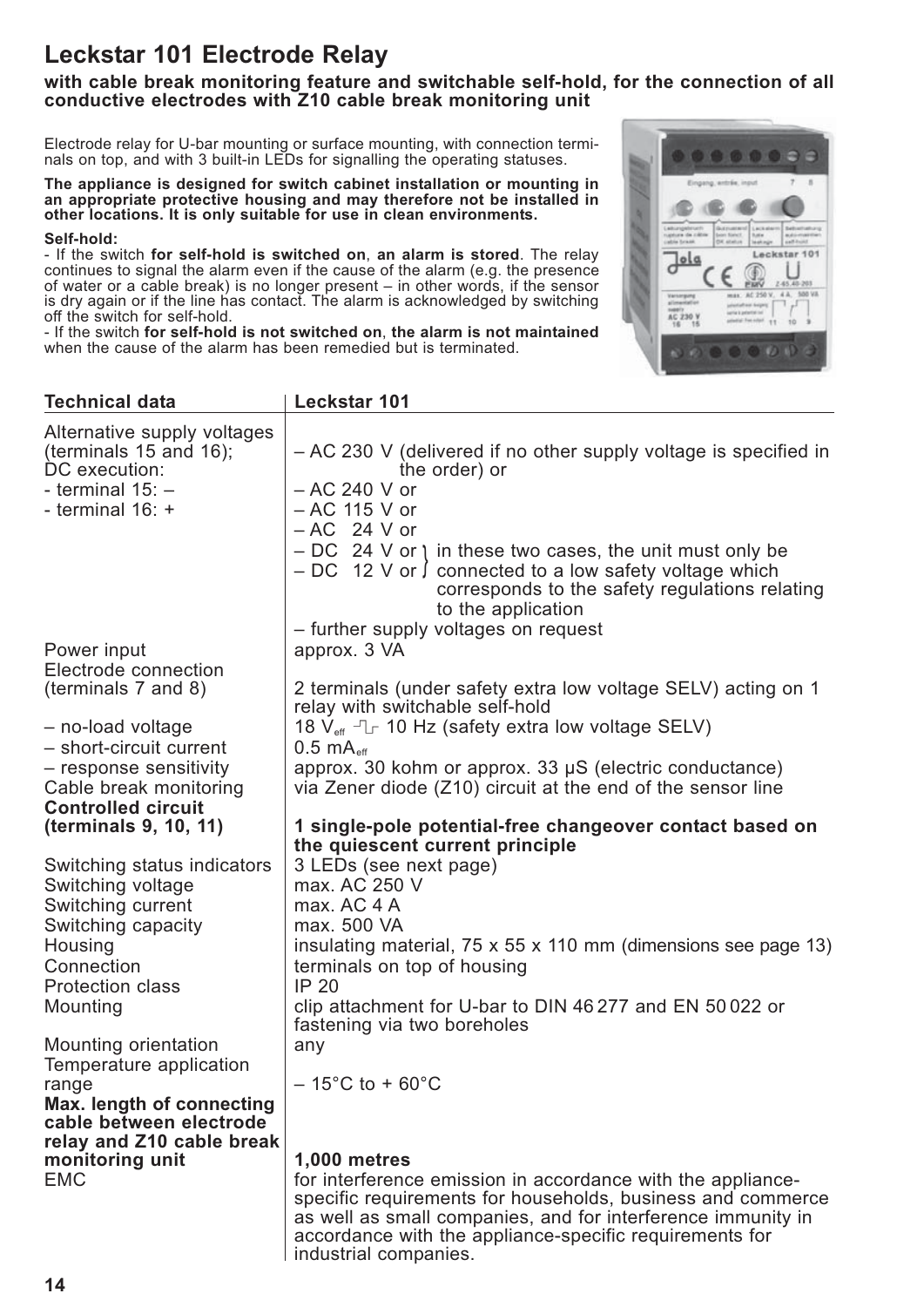**Connection diagram - Leckstar 101 electrode relay** 



| <b>LED flashes yellow</b> | $=$ cable break |
|---------------------------|-----------------|
| LED green                 | $= OK$ status   |
| LED red                   | $=$ alarm       |

Due to the design of the unit, only one electrode cable can be monitored for cable break. If several plate electrodes of the type PE.. are to be connected to a common Leckstar 101 electrode relay, only one plate electrode (the last one) may be fitted with the Z10 cable break monitoring unit. All other plate electrodes are to be used without integrated Z10 cable break monitoring unit

Position of contact when Leckstar 101 without voltage (see right-hand circuit diagram).





#### **Circuit diagrams (position of contacts when Leckstar 101 without voltage)**



**Connection of several plate electrodes to several Leckstar 101 electrode relays – separate alarms.**



voltage supply voltage

**Connection of several plate electrodes to one Leckstar 101 electrode relay – group alarm.**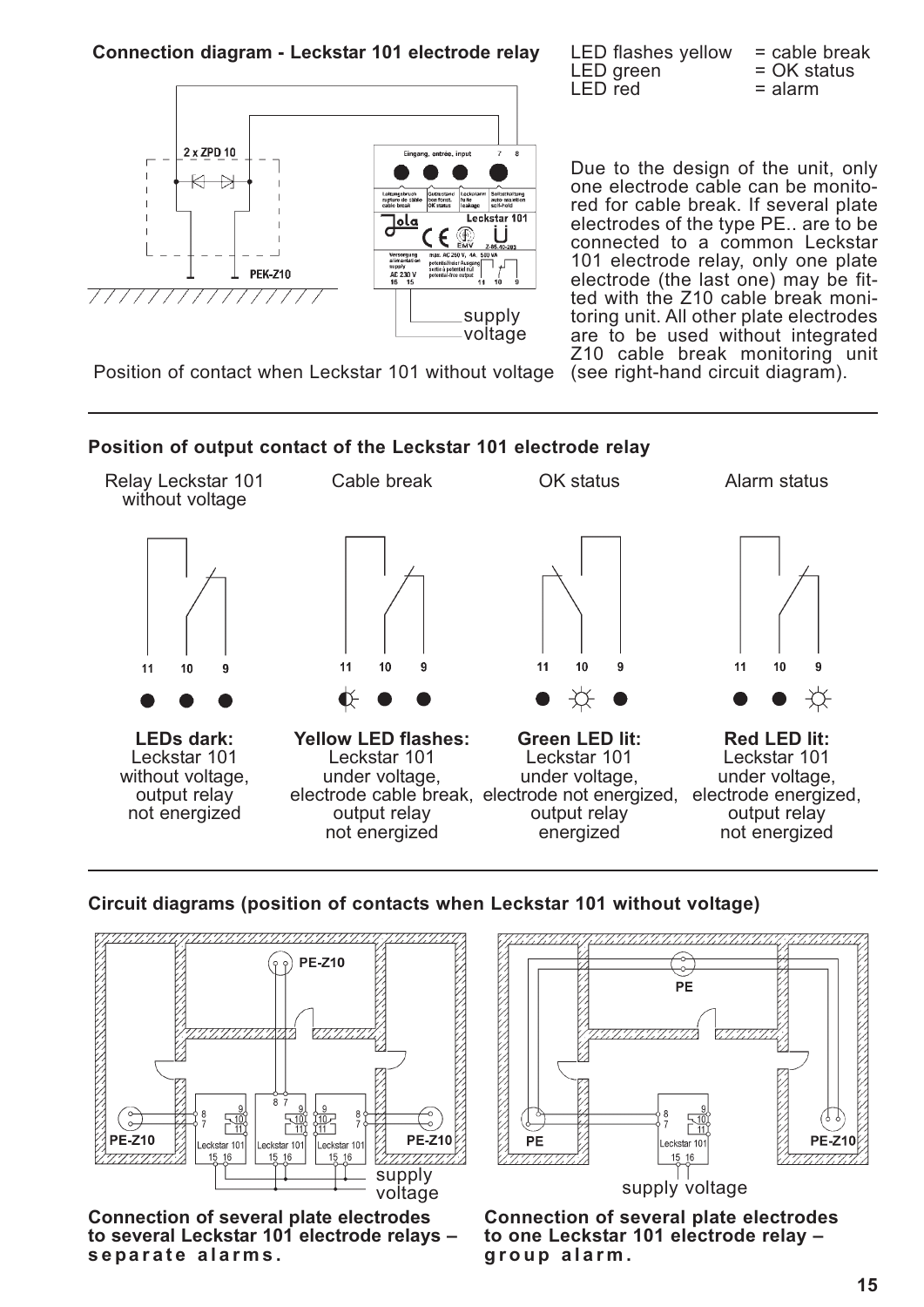# **Leckstar 101/S Electrode Relay**

#### **with separately routed cable break monitoring output and switchable self-hold, for the connection of all conductive electrodes with Z10 cable break monitoring unit**

Electrode relay for U-bar mounting or surface mounting, with connection terminals on top, and with 3 built-in LEDs for signalling the operating statuses.

**The appliance is designed for switch cabinet installation or mounting in an appropriate protective housing and may therefore not be installed in other locations. It is only suitable for use in clean environments.**

One relay (potential-free break contact) is designed to activate an alarm in the event of a leakage or cable break. A further relay (potential-free break contact) is designed to activate a separate alarm in the event of a cable break.

**Self-hold: see Leckstar 101**



| <b>Technical data</b>                                                  | <b>Leckstar 101/S</b>                                                                                                                                                                                     |
|------------------------------------------------------------------------|-----------------------------------------------------------------------------------------------------------------------------------------------------------------------------------------------------------|
| Alternative supply voltages<br>(terminals 15 and 16);<br>DC execution: | - AC 230 V (delivered if no other supply voltage is specified in<br>the order) or                                                                                                                         |
| - terminal $15:$ -                                                     | $-AC$ 240 V or                                                                                                                                                                                            |
| - terminal $16: +$                                                     | $-AC$ 115 V or                                                                                                                                                                                            |
|                                                                        | $-AC$ 24 V or                                                                                                                                                                                             |
|                                                                        | $-DC$ 24 V or $\dagger$ in these two cases, the unit must only be<br>$-DC$ 12 V or $\int$ connected to a low safety voltage which<br>corresponds to the safety regulations relating<br>to the application |
|                                                                        | - further supply voltages on request                                                                                                                                                                      |
| Power input                                                            | approx. 3 VA                                                                                                                                                                                              |
| Electrode connection                                                   |                                                                                                                                                                                                           |
| (terminals 7 and 8)                                                    | 2 terminals (under safety extra low voltage SELV) acting on 2<br>relays with switchable self-hold                                                                                                         |
| - no-load voltage                                                      | 18 $V_{\text{eff}}$ - $L$ 10 Hz (safety extra low voltage SELV)                                                                                                                                           |
| - short-circuit current                                                | $0.5 \text{ mA}_{\text{eff}}$                                                                                                                                                                             |
| - response sensitivity                                                 | approx. 30 kohm or approx. 33 µS (electric conductance)                                                                                                                                                   |
| Cable break monitoring<br>1st controlled circuit                       | via Zener diode (Z10) circuit at the end of the sensor line                                                                                                                                               |
| (terminals 9, 10)                                                      | 1 single-pole potential-free break contact based on the<br>quiescent current principle for alarm activation in the event<br>of a leakage or cable break                                                   |
| 2nd controlled circuit                                                 |                                                                                                                                                                                                           |
| (terminals 12, 13)                                                     | 1 single-pole potential-free break contact based on the<br>quiescent current principle for additional alarm activation<br>in the event of a cable break                                                   |
| Switching status indicators                                            | 3 LEDs (see next page)                                                                                                                                                                                    |
| Switching voltage                                                      | max. AC 250 V                                                                                                                                                                                             |
| Switching current                                                      | max. AC 4 A                                                                                                                                                                                               |
| Switching capacity                                                     | max. 500 VA                                                                                                                                                                                               |
| Housing                                                                | insulating material, 75 x 55 x 110 mm (dimensions see page 13)                                                                                                                                            |
| Connection                                                             | terminals on top of housing<br><b>IP 20</b>                                                                                                                                                               |
| <b>Protection class</b><br>Mounting                                    | clip attachment for U-bar to DIN 46 277 and EN 50 022 or                                                                                                                                                  |
|                                                                        | fastening via two boreholes                                                                                                                                                                               |
| Mounting orientation                                                   | any                                                                                                                                                                                                       |
| Temperature applic.range                                               | $-15^{\circ}$ C to + 60 $^{\circ}$ C                                                                                                                                                                      |
| Max. length of connecting                                              |                                                                                                                                                                                                           |
| cable between electrode                                                |                                                                                                                                                                                                           |
| relay and Z10 cable break<br>monitoring unit                           | 1,000 metres                                                                                                                                                                                              |
| <b>EMC</b>                                                             | for interference emission in accordance with the appliance-                                                                                                                                               |
|                                                                        | specific requirements for households, business and commerce                                                                                                                                               |

industrial companies.

as well as small companies, and for interference immunity in accordance with the appliance-specific requirements for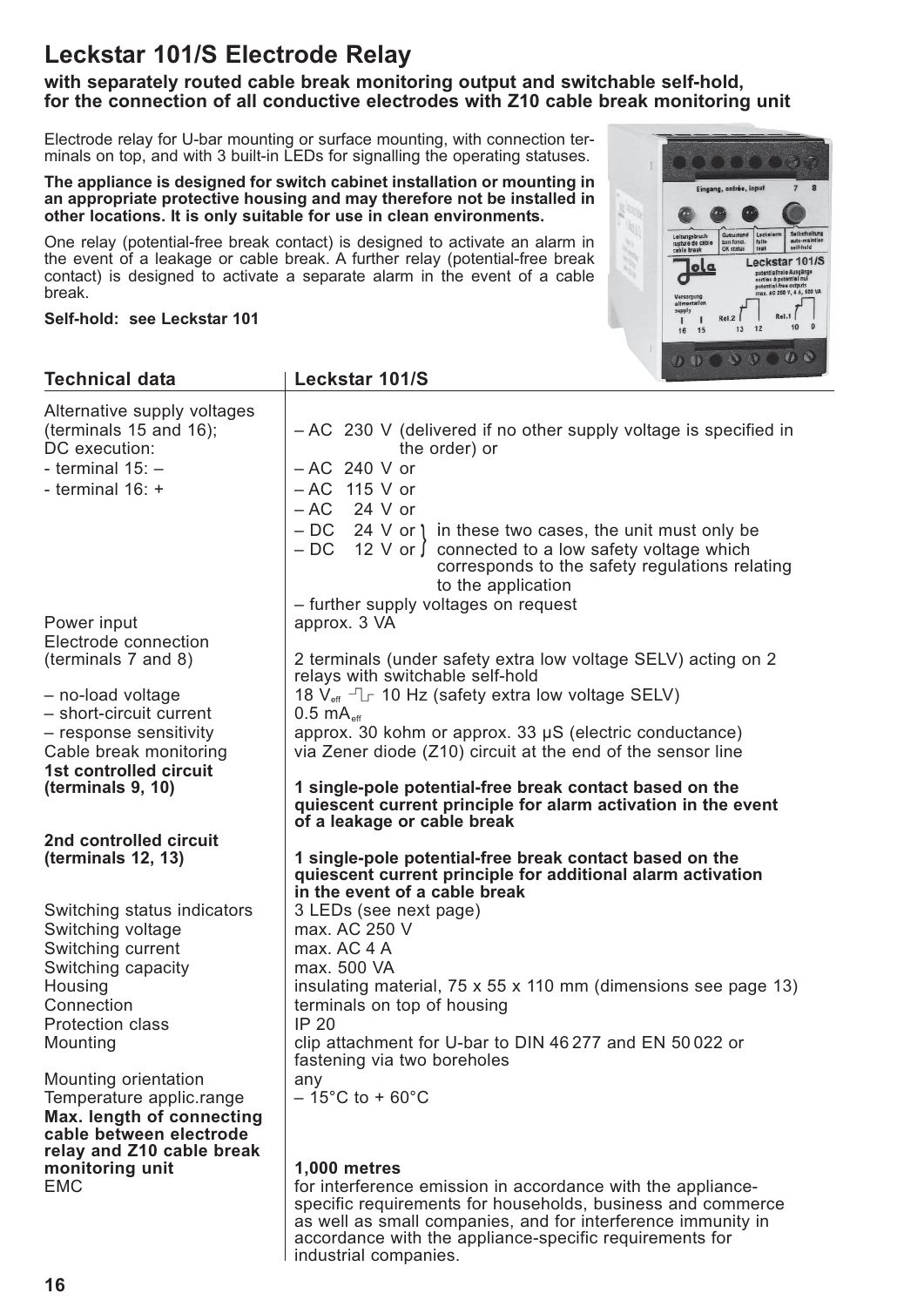

Due to the design of the unit, only one electrode cable can be monitored for cable break. If several plate electrodes of the type PE.. are to be connected to a common Leckstar 101/S electrode relay, only one plate electrode (the last one) may be fitted with the Z10 cable break monitoring unit. All other plate electrodes are to be used without inte-

grated Z10 cable break monitoring unit (see right-hand circuit dia-

 $LED$  green  $= OK$  status  $LED$  red  $=$  alarm

 $LED$  red

gram).

Position of contacts when Leckstar 101/S without voltage

**Position of output contacts of the Leckstar 101/S electrode relay**



#### **Circuit diagrams (position of contacts when Leckstar 101/S without voltage)**



**Connection of several plate electrodes** to several Leckstar 101/S electrode relays – to one Leckstar 101/S electrode relay – **separate alarms.**



**Connection of several plate electrodes group alarm.**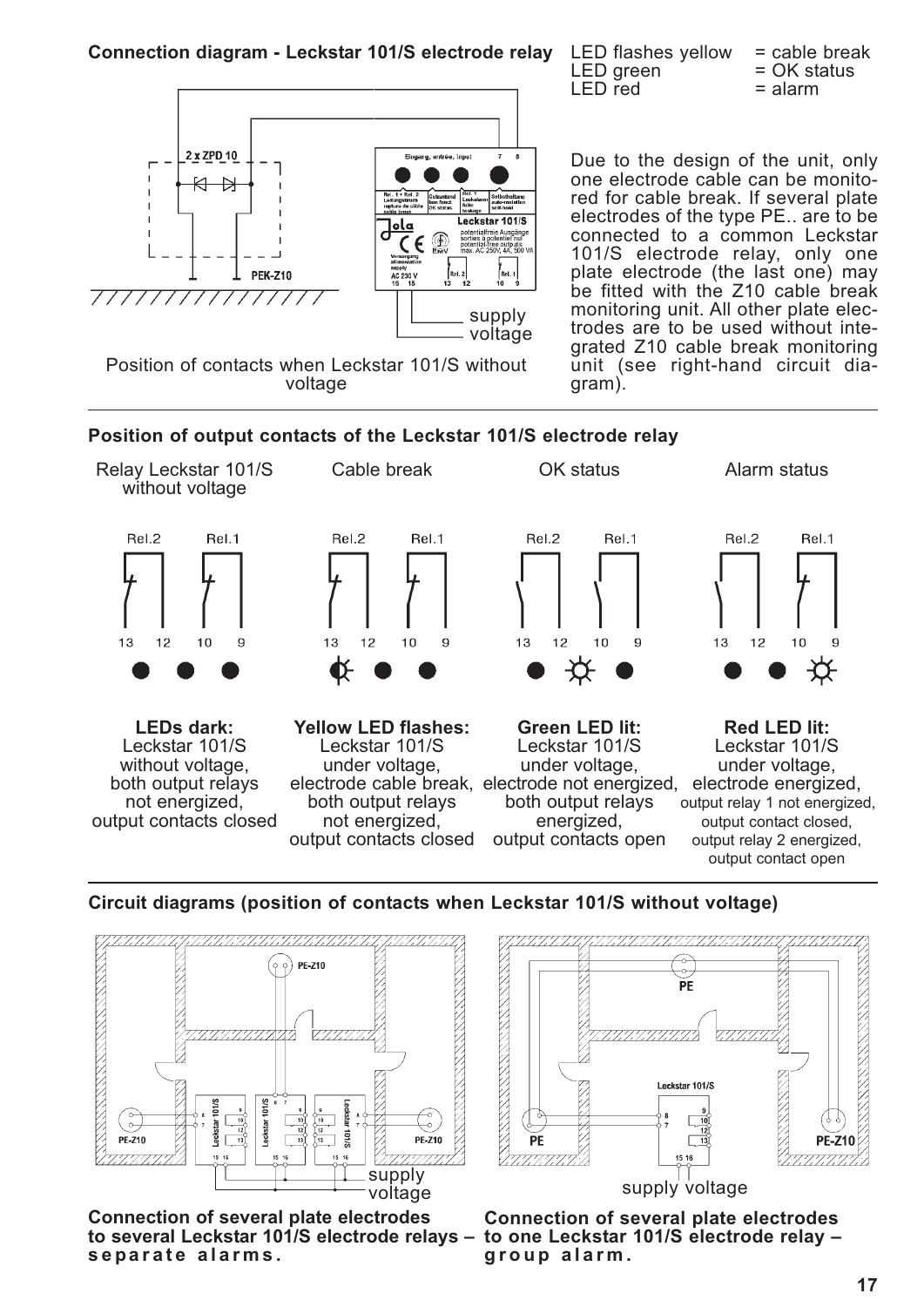# **Leckstar 5 Electrode Relay**

## **with switchable self-hold,**

## **for the connection of all conductive electrodes without cable break monitoring unit**

Electrode relay for U-bar mounting or surface mounting, with connection terminals on top, and with built-in LED for signalling the alarm status.

**The appliance is designed for switch cabinet installation or mounting in an appropriate protective housing and may therefore not be installed in other locations. It is only suitable for use in clean environments.**

#### **Self-hold:**

- If the switch **for self-hold is switched on**, **an alarm is stored**. The relay continues to signal the alarm even if the cause of the alarm  $(e.a. the pres$ ence of water or a cable break) is no longer present – in other words, if the sensor is dry again or if the line has contact. The alarm is acknowledged by switching off the switch for self-hold.

- If the switch **for self-hold is not switched on**, **the alarm is not maintained** when the cause of the alarm has been remedied but is terminated.



| <b>Technical data</b>                                                       | <b>Leckstar 5</b>                                                                                                                                                                                                                                     |
|-----------------------------------------------------------------------------|-------------------------------------------------------------------------------------------------------------------------------------------------------------------------------------------------------------------------------------------------------|
| Alternative supply voltages<br>(terminals $15$ and $16$ );<br>DC execution: | - AC 230 V (delivered if no other supply voltage is specified in<br>the order) or                                                                                                                                                                     |
| - terminal $15: -$                                                          | - AC 240 V or                                                                                                                                                                                                                                         |
| - terminal $16: +$                                                          | - AC 115 V or                                                                                                                                                                                                                                         |
|                                                                             | $-AC$ 24 V or                                                                                                                                                                                                                                         |
|                                                                             | $-DC$ 24 V or 1 in these two cases, the unit must only be<br>$-DC$ 12 V or $\int$ connected to a low safety voltage which<br>corresponds to the safety regulations relating<br>to the application                                                     |
|                                                                             | - further supply voltages on request                                                                                                                                                                                                                  |
| Power input                                                                 | approx. 3 VA                                                                                                                                                                                                                                          |
| Electrode connection                                                        |                                                                                                                                                                                                                                                       |
| (terminals 7 and 8)                                                         | 2 terminals (under safety extra low voltage SELV) acting on 1<br>relay with switchable self-hold                                                                                                                                                      |
| - no-load voltage                                                           | 18 V <sub>eff</sub> - 10 Hz (safety extra low voltage SELV)                                                                                                                                                                                           |
| - short-circuit current                                                     | max. $0.5 \text{ mA}_{\text{eff}}$                                                                                                                                                                                                                    |
| - response sensitivity                                                      | approx. 30 kohm or approx. 33 $\mu$ S (electric conductance)                                                                                                                                                                                          |
| <b>Controlled circuit</b>                                                   |                                                                                                                                                                                                                                                       |
| (terminals 9, 10, 11)                                                       | 1 single-pole potential-free changeover contact based on<br>the quiescent current principle                                                                                                                                                           |
| Switching status indicator                                                  | 1 red LED lights when the sensor is wet/relay is not energized                                                                                                                                                                                        |
| Switching voltage                                                           | max. AC 250 V                                                                                                                                                                                                                                         |
| Switching current                                                           | max. AC 4 A                                                                                                                                                                                                                                           |
| Switching capacity                                                          | max. 500 VA                                                                                                                                                                                                                                           |
| Housing                                                                     | insulating material, 75 x 55 x 110 mm (dimensions see page 13)                                                                                                                                                                                        |
| Connection                                                                  | terminals on top of housing                                                                                                                                                                                                                           |
| <b>Protection class</b>                                                     | <b>IP 20</b>                                                                                                                                                                                                                                          |
| Mounting                                                                    | clip attachment for U-bar to DIN 46 277 and EN 50 022 or<br>fastening via two boreholes                                                                                                                                                               |
| Mounting orientation                                                        | any                                                                                                                                                                                                                                                   |
| Temperature application                                                     |                                                                                                                                                                                                                                                       |
| range                                                                       | $-15^{\circ}$ C to + 60 $^{\circ}$ C                                                                                                                                                                                                                  |
| Max. length of connecting                                                   |                                                                                                                                                                                                                                                       |
| cable between electrode                                                     |                                                                                                                                                                                                                                                       |
| relay and electrode(s)                                                      | <b>1,000 metres</b>                                                                                                                                                                                                                                   |
| <b>EMC</b>                                                                  | for interference emission in accordance with the appliance-<br>specific requirements for households, business and commerce<br>as well as small companies, and for interference immunity in<br>accordance with the appliance-specific requirements for |

l industrial companies.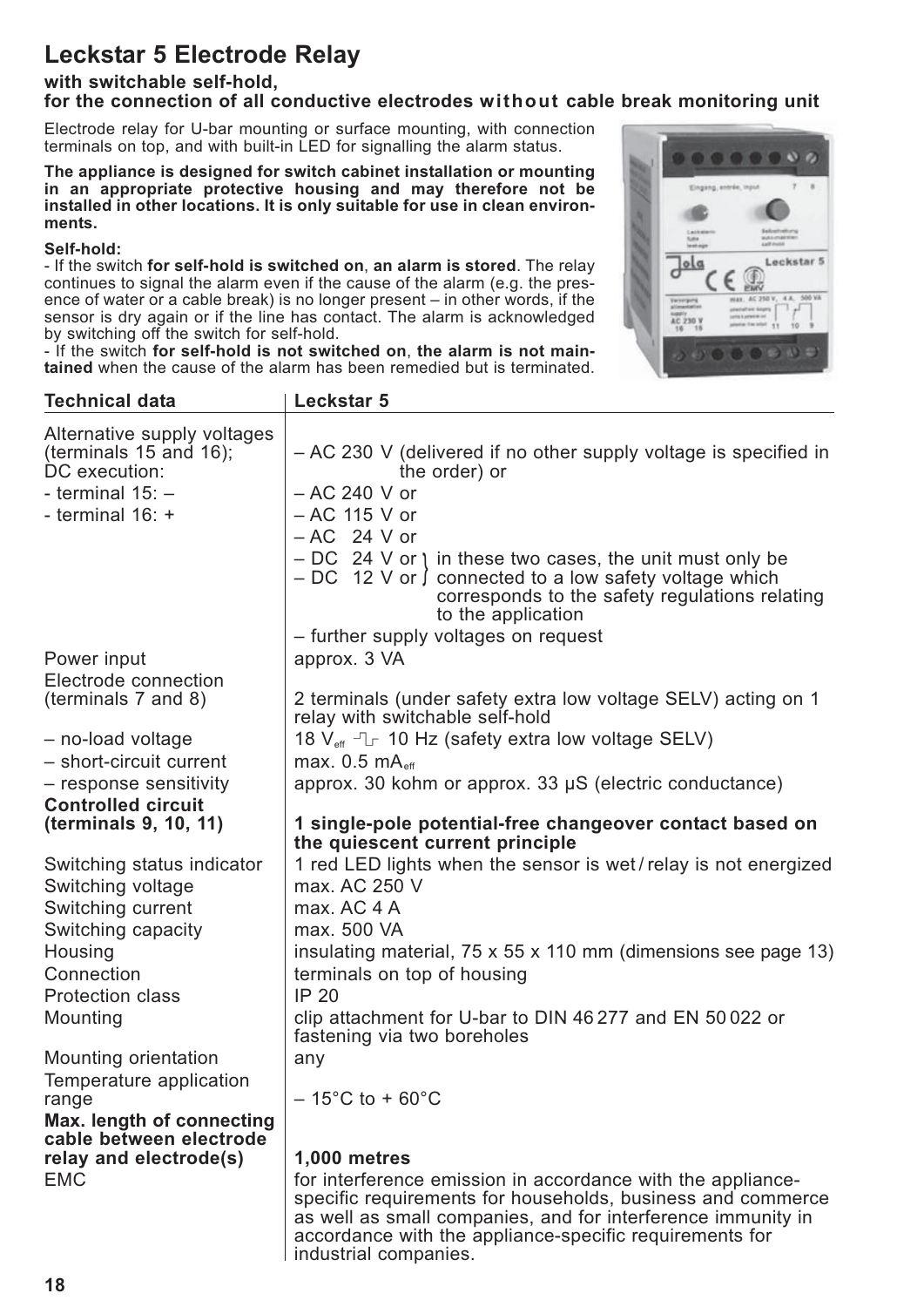# **Leckstar 5/G Electrode Relay**

Electrode relay in surface-mount housing

and switching status indicator inside the housing.

with mains monitoring indicator

**for the connection of all conductive electrodes without cable break monitoring unit**



| <b>Technical data</b>                 | Leckstar 5/G                                                                                                                                                                                      |
|---------------------------------------|---------------------------------------------------------------------------------------------------------------------------------------------------------------------------------------------------|
| Alternative supply voltages           |                                                                                                                                                                                                   |
| (terminals 1 and 2);<br>DC execution: | - AC 230 V (delivered if no other supply voltage is specified in<br>the order) or                                                                                                                 |
| - terminal $1:$ -                     | $-$ AC 240 V or                                                                                                                                                                                   |
| - terminal $2: +$                     | - AC 115 V or                                                                                                                                                                                     |
|                                       | $-AC$ 24 V or                                                                                                                                                                                     |
|                                       | $-DC$ 24 V or 1 in these two cases, the unit must only be<br>$-DC$ 12 V or $\int$ connected to a low safety voltage which<br>corresponds to the safety regulations relating<br>to the application |
|                                       | - further supply voltages on request                                                                                                                                                              |
| Power input                           | approx. 3 VA                                                                                                                                                                                      |
| Electrode connection                  |                                                                                                                                                                                                   |
| (terminals 6 and 7)                   | 2 terminals (under safety extra low voltage SELV) acting on 1<br>relay without self-hold                                                                                                          |
| - no-load voltage                     | 18 $V_{\text{eff}}$ - $L$ 10 Hz (safety extra low voltage SELV)                                                                                                                                   |
| - short-circuit current               | max. $0.5 \text{ mA}_{\text{eff}}$                                                                                                                                                                |
| - response sensitivity                | approx. 30 kohm or approx. 33 $\mu$ S (electric conductance)                                                                                                                                      |
| <b>Controlled circuit</b>             |                                                                                                                                                                                                   |
| (terminals 3, 4, 5)                   | 1 single-pole potential-free changeover contact based on<br>the quiescent current principle                                                                                                       |
| Switching status indicator            | 1 red LED lights when the sensor is wet/relay is not energized                                                                                                                                    |
| Switching voltage                     | max. AC 250 V                                                                                                                                                                                     |
| Switching current                     | max. AC 4 A                                                                                                                                                                                       |
| Switching capacity                    | max. 500 VA                                                                                                                                                                                       |
| Housing                               | insulating material, with 3 screw connections<br>(dimensions see page 13)                                                                                                                         |
| Connection                            | internal terminals                                                                                                                                                                                |
| <b>Protection class</b>               | <b>IP 54</b>                                                                                                                                                                                      |
| Mounting                              | surface mounting using 4 screws                                                                                                                                                                   |
| Mounting orientation                  | any                                                                                                                                                                                               |
| Temperature application               |                                                                                                                                                                                                   |
| range                                 | $-15^{\circ}$ C to + 60 $^{\circ}$ C                                                                                                                                                              |
| Max. length of connecting             |                                                                                                                                                                                                   |
| cable between electrode               |                                                                                                                                                                                                   |
| relay and electrode(s)                | <b>1,000 metres</b>                                                                                                                                                                               |
| <b>EMC</b>                            | for interference emission in accordance with the appliance-<br>specific requirements for households, business and commerce<br>as well as small companies, and for interference immunity in        |

industrial companies.

accordance with the appliance-specific requirements for

**19**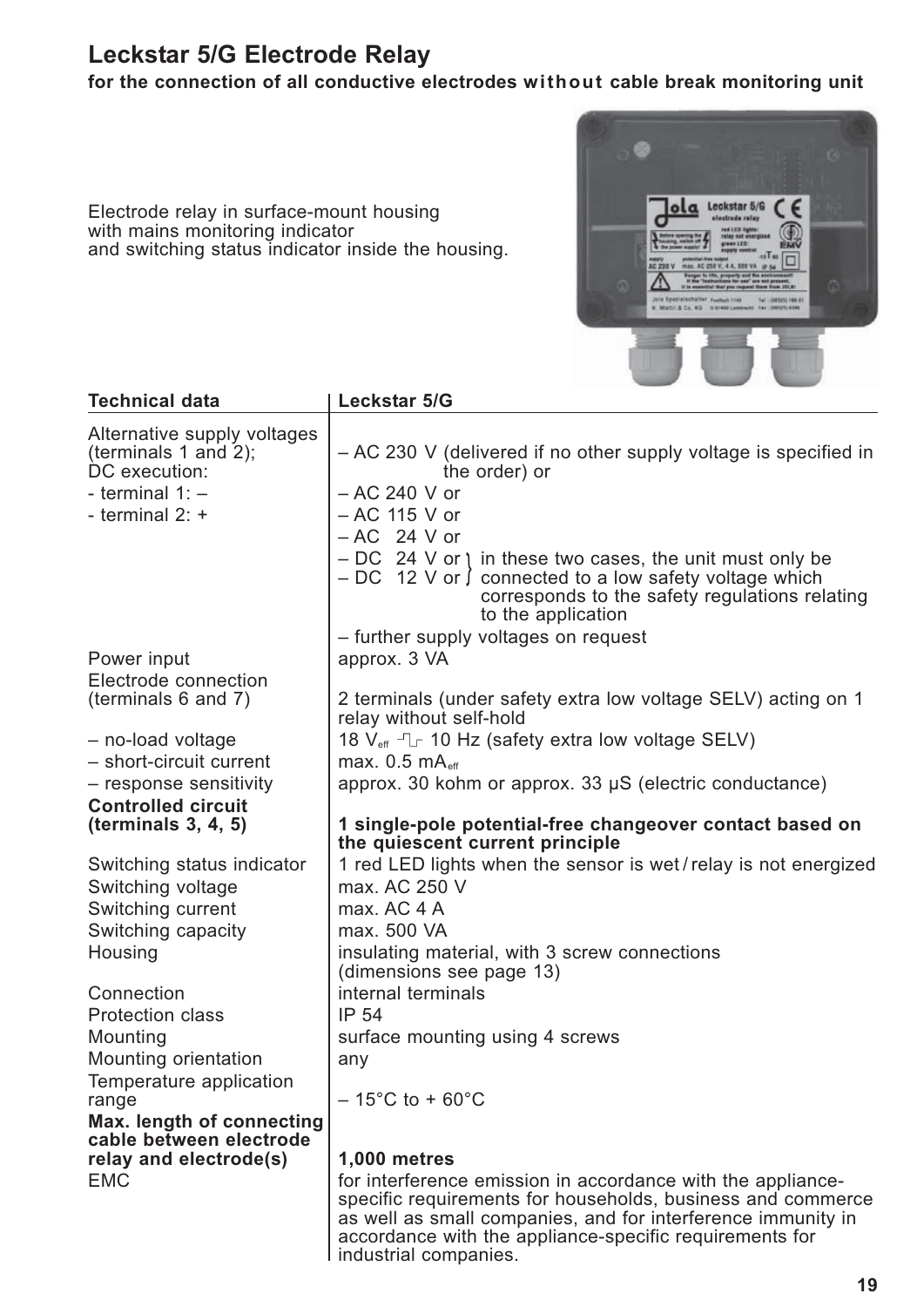#### **Connection diagram - Leckstar 5 electrode relay**



Position of contact when Leckstar 5 without voltage or with activated sensor (alarm) and normal mains operation

#### **Connection diagram - Leckstar 5/G electrode relay**



Position of contact when Leckstar 5/G without voltage or with activated sensor (alarm) and normal mains operation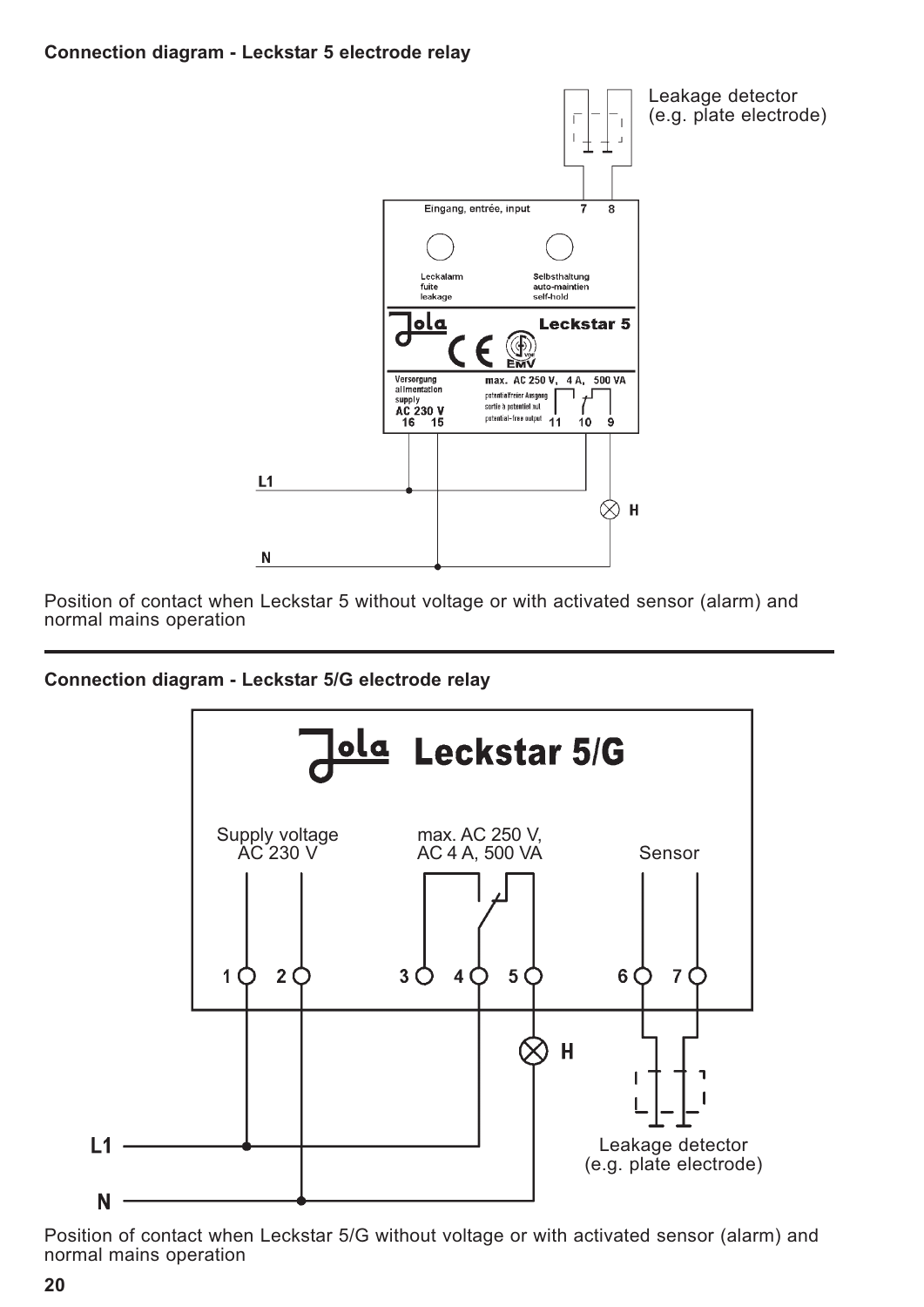#### **Connection diagram: conservation of the cable break monitoring by fitting out the electrodes with a 2 x 2-core cable**



**Connection diagram: conservation of the cable break monitoring by fitting out the electrodes with a 4-core cable (colours of cores for input and output: see rating plate)**